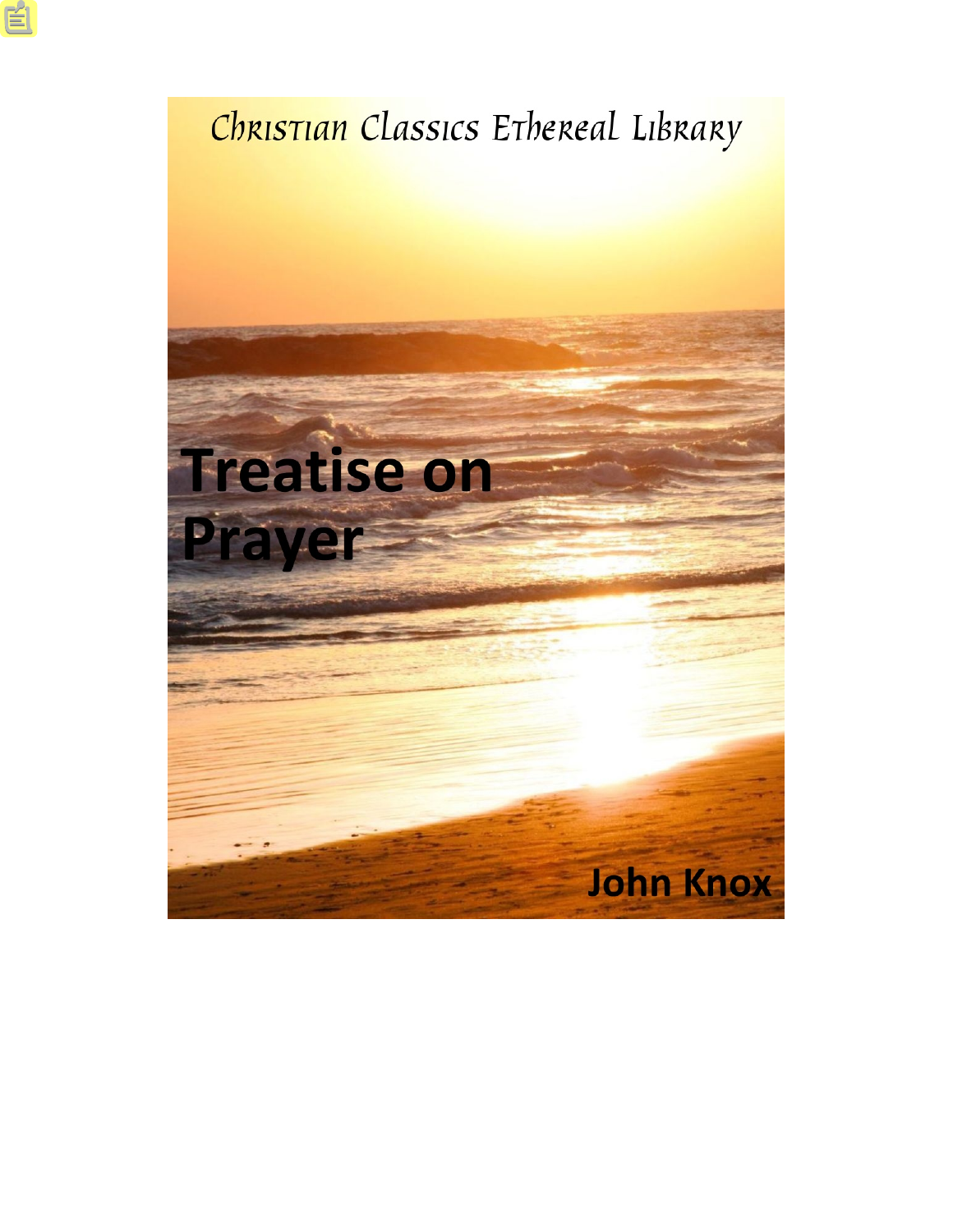

# **Treatise on Prayer**

| Author(s):          | Knox, John (1514-1572)                                                                                                                                                                                                                                                                                                                                                                                                                                                                                                                                                                            |
|---------------------|---------------------------------------------------------------------------------------------------------------------------------------------------------------------------------------------------------------------------------------------------------------------------------------------------------------------------------------------------------------------------------------------------------------------------------------------------------------------------------------------------------------------------------------------------------------------------------------------------|
| <b>Publisher:</b>   | Grand Rapids, MI: Christian Classics Ethereal Library                                                                                                                                                                                                                                                                                                                                                                                                                                                                                                                                             |
| <b>Description:</b> | Knox composed this treatise on the occasion of the death of<br>Edward VI, King of England. Catholic Queen Mary Tudor,<br>known to history as "Bloody Mary" succeeded him. In this<br>work, Knox calls people to pray for Queen Mary, both for her<br>wellbeing and for her to uphold her promise not to persecute<br>Protestants. Unfortunately, she did not uphold it, and Knox<br>fled to continental Europe for his life. Nevertheless, his<br>prayers exhibit great maturity and compassion, and can serve<br>to instruct Christians under tyranny.<br>Kathleen O'Bannon<br><b>CCEL Staff</b> |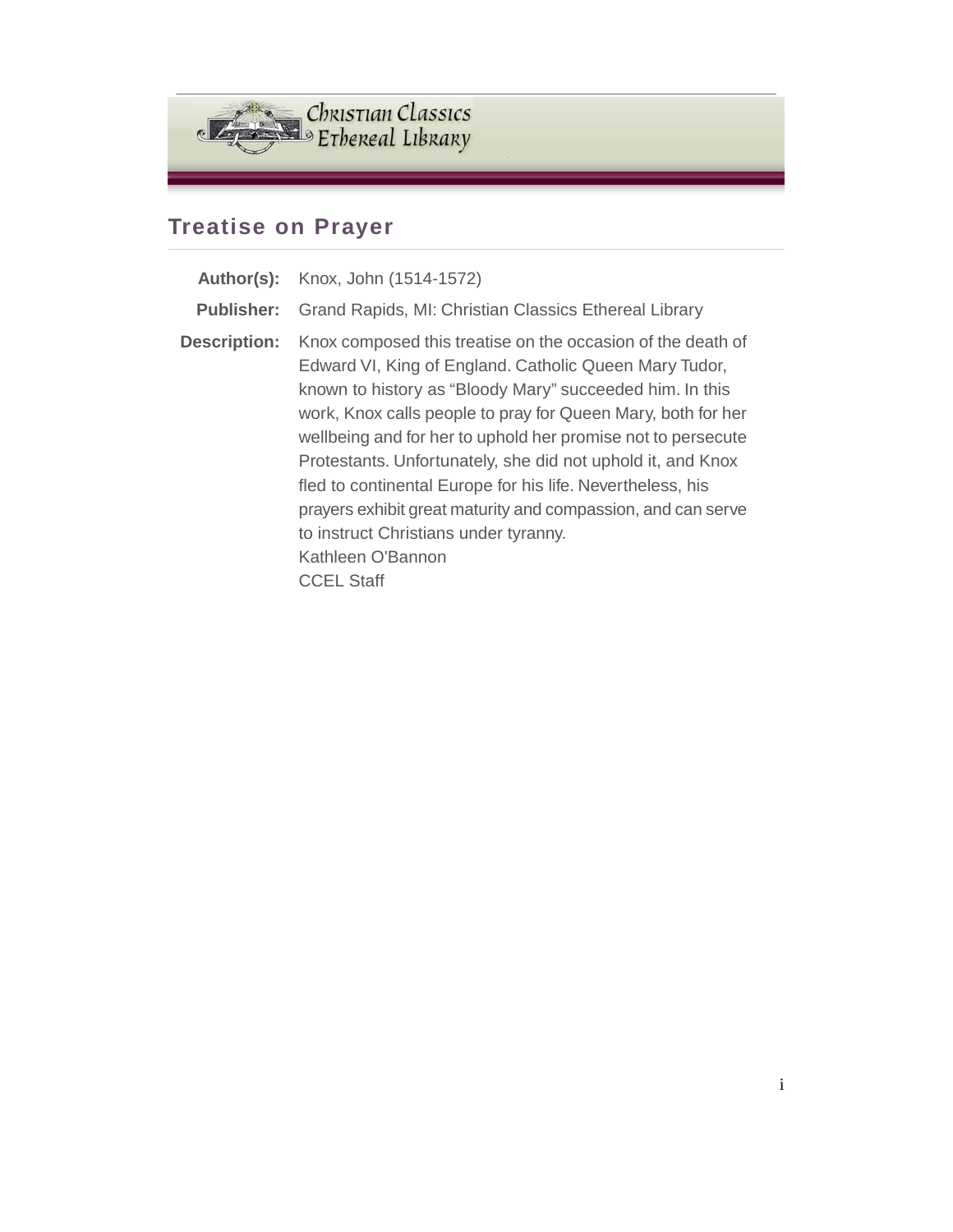## Contents

| 2  |
|----|
| 3  |
| 20 |
| 21 |
|    |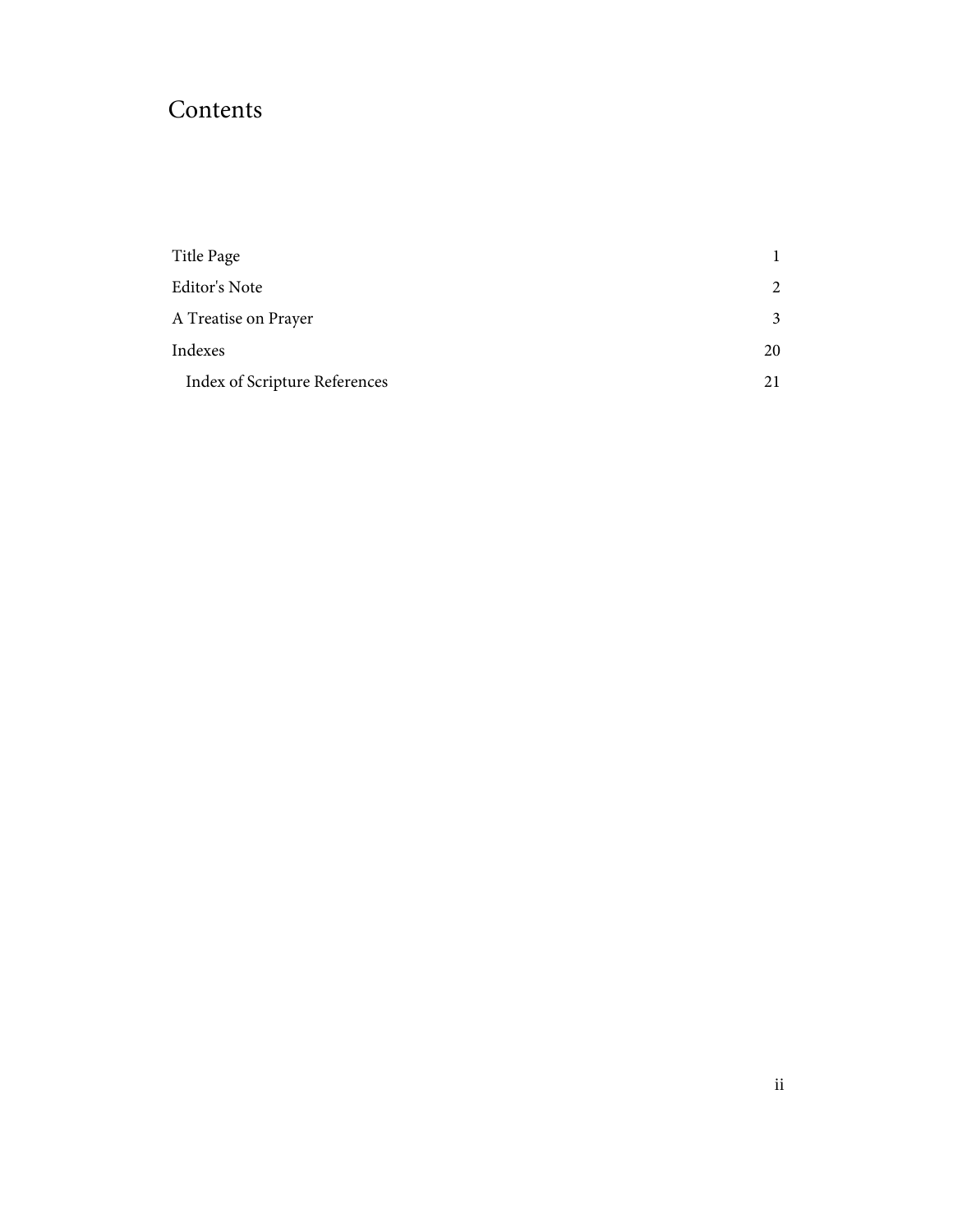

This PDF file is from the Christian Classics Ethereal Library, [www.ccel.org.](http://www.ccel.org) The mission of the CCEL is to make classic Christian books available to the world.

- This book is available in PDF, HTML, ePub, and other formats. See <http://www.ccel.org/ccel/knox/prayer.html>.
- Discuss this book online at [http://www.ccel.org/node/20604.](http://www.ccel.org/node/20604)

The CCEL makes CDs of classic Christian literature available around the world through the Web and through CDs. We have distributed thousands of such CDs free in developing countries. If you are in a developing country and would like to receive a free CD, please send a request by email to [cd-request@ccel.org.](mailto:cd-request@ccel.org)

The Christian Classics Ethereal Library is a self supporting non-profit organization at Calvin College. If you wish to give of your time or money to support the CCEL, please visit [http://www.ccel.org/give.](http://www.ccel.org/give)

This PDF file is copyrighted by the Christian Classics Ethereal Library. It may be freely copied for non-commercial purposes as long as it is not modified. All other rights are reserved. Written permission is required for commercial use.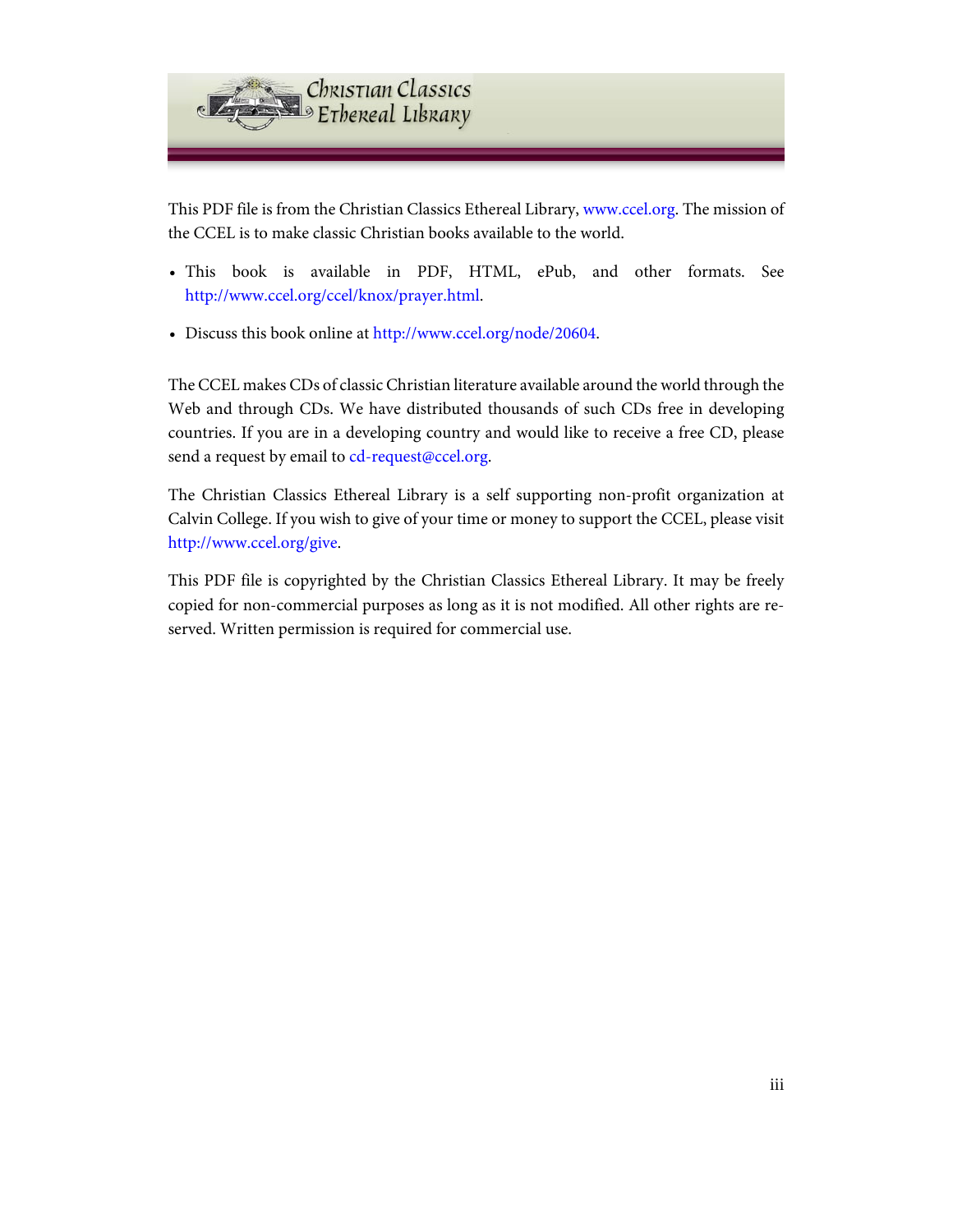### <span id="page-4-0"></span>**A Treatise on Prayer, or, a Confession, and Declaration of Prayers Added Thereto**

#### **by John Knox**

Minister of Christ's Most Sacred Evangel, Upon the Death of that Most Virtuous and Most Famous King, Edward VI, King of England, France and Ireland, in which Confession the said John Does Accuse No Less His Own Offences, Than the Offences of Others to be the Cause of the Away Taking of that Most Godly Prince, Now Reigning with Christ While We Abide Plagues for Our Unthankfulness

### **1553**

Extracted from: Selected Writings of John Knox: Public Epistles, Treatises, and Expositions to the Year 1559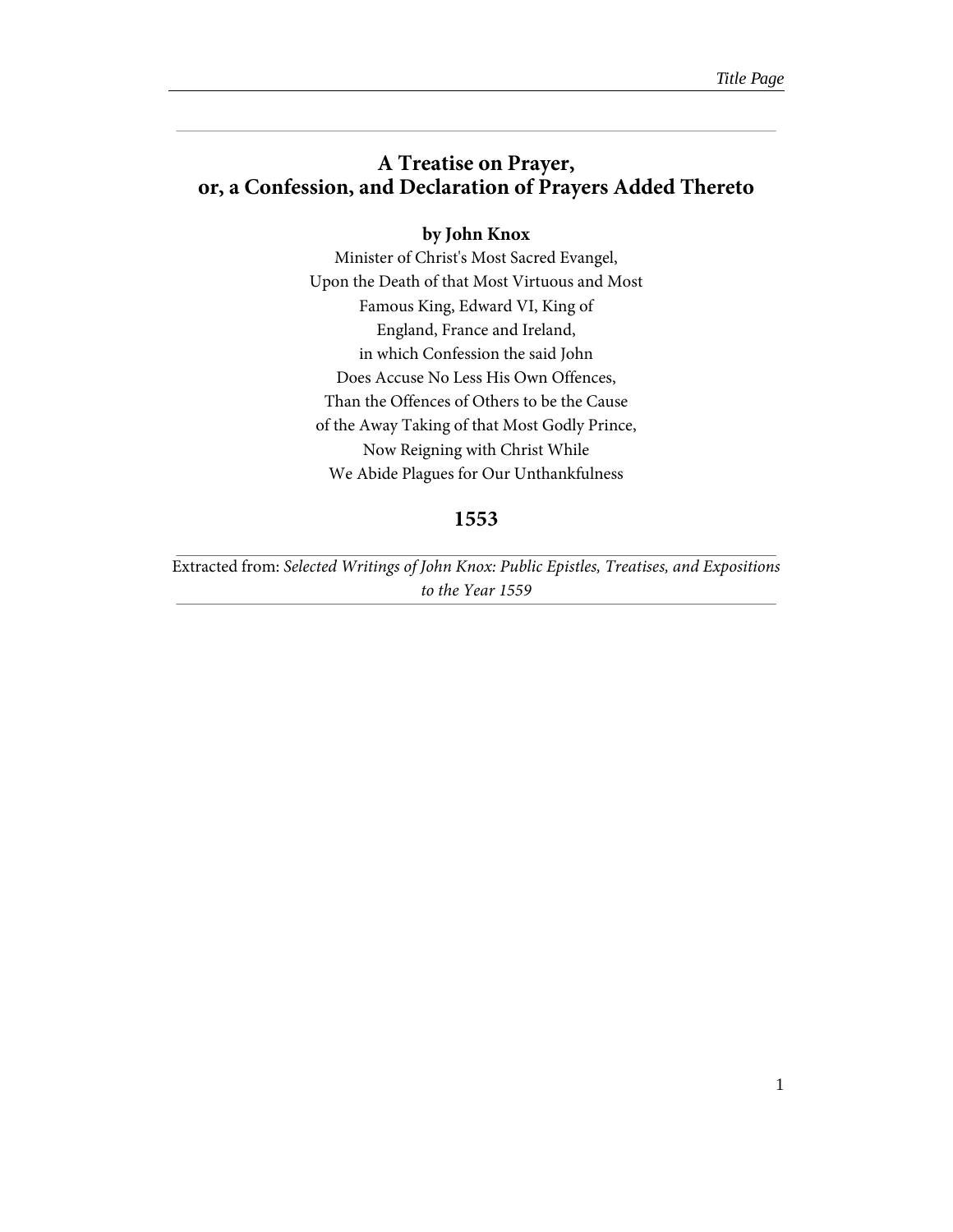#### **Editor's Note**

<span id="page-5-0"></span>King Edward VI died on 6 July 1553. Knox was in London at that time, and the reformer "received the afflicting tidings of his majesty's decease with becoming fortitude and resignation to the sovereign will of Heaven. The event did not meet him unprepared; he had long anticipated it, with its probable consequences.

"Knox remained in London until the 19th of July when Mary was proclaimed queen. Immediately after this, he appears to have withdrawn from London and retired to the north of England, being justly apprehensive of the measures which might be pursued by the new government.

"To induce the Protestants to submit peacefully to her authority, Mary amused them for some time with proclamations, in which she promised not to do violence to their consciences. Though aware of the bigotry of the queen, and the spirit of the religion to which she was devoted, the Protestant ministers reckoned it their duty to improve the respite. In the month of August, Knox returned to the south, and resumed his labours. It seems to have been at this time that he composed the Confession and Prayer, commonly used by him in the congregations to which he preached. While he itinerated through Buckinghamshire, he was attended by large audiences, which his popularity and the alarming crisis drew together; especially at Amersham, a borough formerly noted for the general reception of the doctrines of Wycliffe, the precursor of the Reformation in England, and from which the seed sown by his followers had never been altogether eradicated. Wherever he went, he earnestly exhorted the people to repentance, under the tokens of divine displeasure, and to a steady adherence to the faith which they had embraced. He continued to preach in Buckinghamshire and Kent during the harvest months, although the measures of government daily rendered his safety more precarious; and in the beginning of November returned to London, where he resided chiefly with Mr. Locke and Mr. Hickman, two respectable merchants of his acquaintance." (M'Crie's Life of Knox [Edinburgh, 1855], pp. 55-56.)

The English government soon restored the popish religion; and after December 1553, Protestants were subject to prosecution as heretics. Knox was unable to preach without endangering himself and those who harboured him. Thus, at the urgent request of his friends, the reformer reluctantly withdrew from England, arriving in Dieppe in the beginning of March 1553-54. The Treatise on Prayer was first published in July 1554.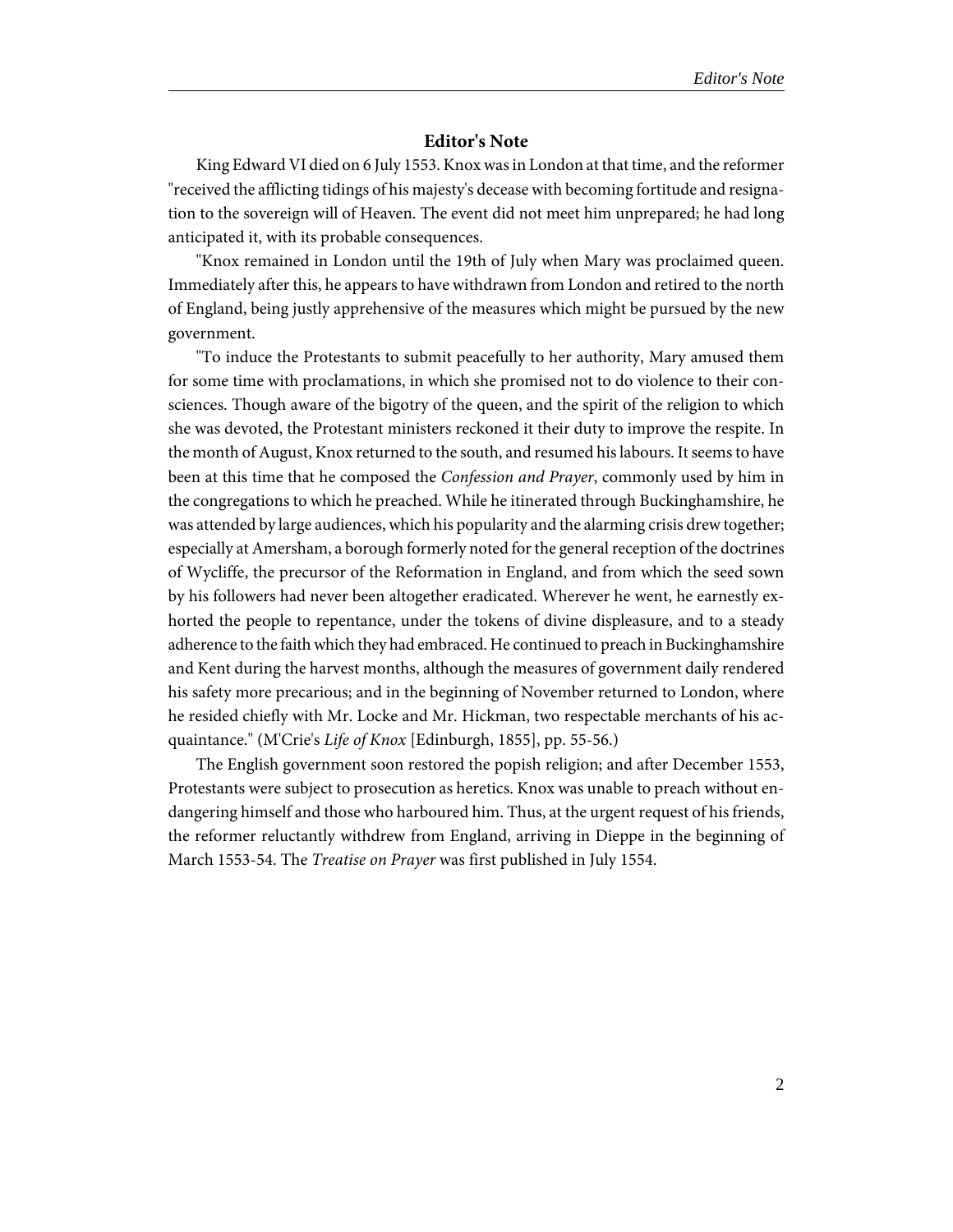### <span id="page-6-0"></span>**A Treatise on Prayer, or, a Confession, and Declaration of Prayers**

A declaration what true prayer is, how we should pray, and for what we should pray; set forth by John Knox, preacher of God's holy word.

Unto the small and dispersed flock of Jesus Christ.

<span id="page-6-2"></span>How necessary is the right invocation of God's name, otherwise called perfect prayer, [it] becomes no Christian to misknow; seeing it is the very branch which springs forth of true faith [\(Rom. 10:10-13\)](http://www.ccel.org/study/Bible:Rom.10.10-Rom.10.13);<sup>1</sup> whereof if any man is destitute, notwithstanding he is endued with whatsoever other virtues, yet, in the presence of God, is he reputed for no Christian at all. $^2$  Therefore it is a manifest sign, that such as are always negligent in prayer do understand nothing of perfect faith; for if the fire be without heat, or the burning lamp without light, then true faith may be without fervent prayer. But because, in times past, that was (and yet, alas, with no small number is) reckoned to be prayer, which in the sight of God was and is nothing less, I intend shortly to touch the circumstances thereof.

WHAT PRAYER IS. Who will pray must know and understand that prayer is an earnest and familiar talking with God, to whom we declare our miseries, whose support and help we implore and desire in our adversities, and whom we laud and praise for our benefits received. So that prayer contains the exposition of our dolours [sorrows], the desire of God's defence, and the praising of his magnificent name, as the psalms of David clearly do teach.

<span id="page-6-1"></span>WHAT IS TO BE OBSERVED IN PRAYER.<sup>3</sup> The consideration in whose presence we stand, to whom we speak, and what we desire, should provoke us that this be most reverently done; standing in the presence of the omnipotent Creator of heaven and earth, and of all the contents thereof; whom a thousand thousand angels assist and serve, giving obedience to his eternal majesty; and speaking unto him who knows the secrets of our hearts, before whom dissimulation and lies are always odious and hateful; and asking that thing which may be most to his glory, and to the comfort of our conscience ([Dan. 3:25](http://www.ccel.org/study/Bible:Dan.3.25), [28\)](http://www.ccel.org/study/Bible:Dan.3.28). But we should attend diligently, that such things as may offend his godly presence may be removed to the uttermost of our power. And first, that worldly cares and fleshly cogitations (such as draw us from contemplation of our God) be expelled from us, that we may freely, without interruption, call upon God.<sup>4</sup> But how difficult and hard this one thing is to perform in prayer, none knows better than such as in their prayers are not content to remain within the bands of their own vanity, but, as it were, ravished, do intend [strive] to a purity allowed of God; asking not such things as the foolish reason of man desires, but [that] which may

<sup>1</sup> Prayer springs out of true faith

<sup>2</sup> Men negligent in prayer are not perfect in faith

<sup>3</sup> What prayer contains

<sup>4</sup> Note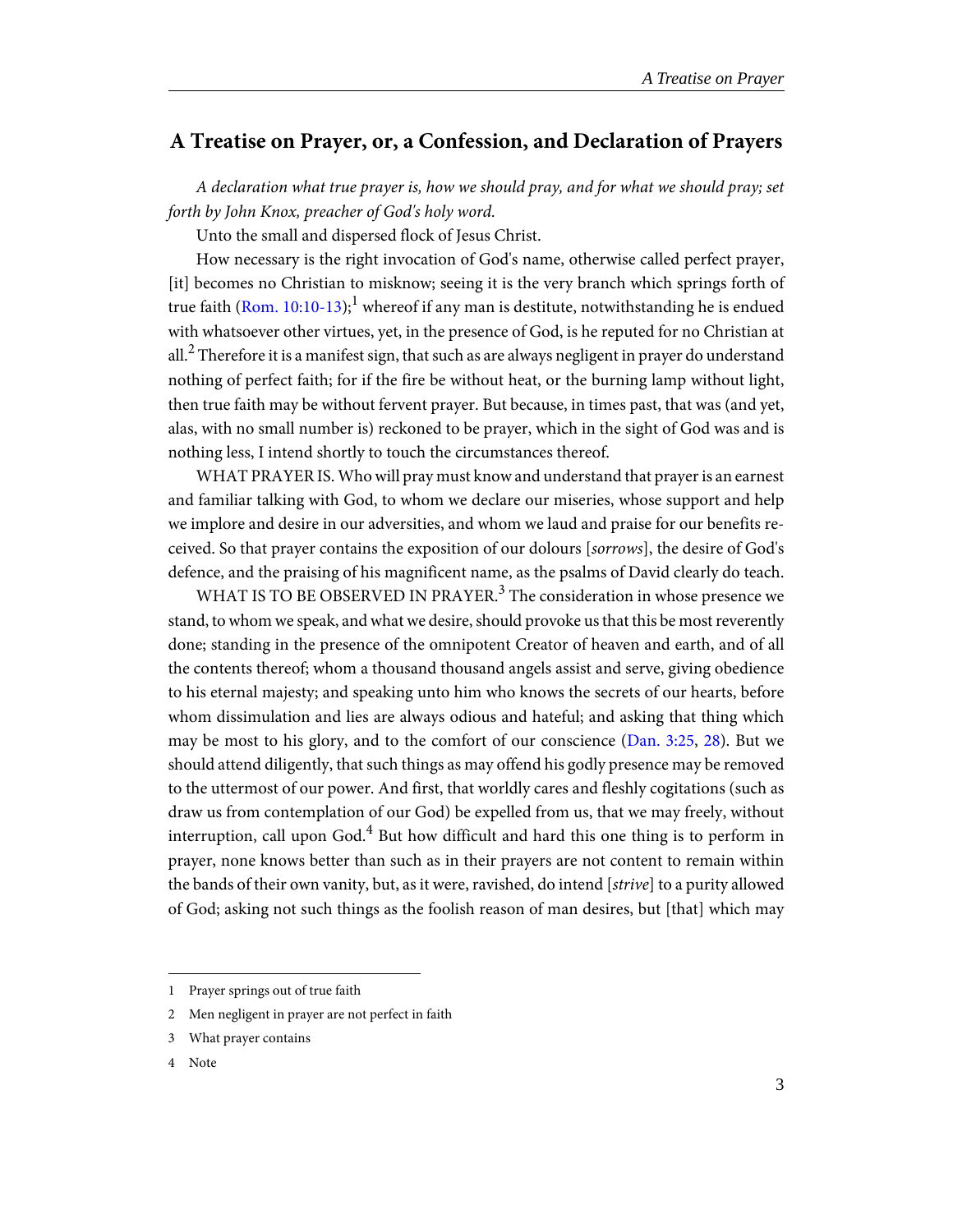<span id="page-7-1"></span>be pleasant and acceptable in God's presence. Our adversary, Satan, at all times compassing us about ([1 Pet. 5:8\)](http://www.ccel.org/study/Bible:1Pet.5.8), is never more busy than when we address and bend ourselves to prayer. O! how secretly and subtly he creeps into our breasts and, calling us back from God, causes us to forget what we have to do; $^5$  so that frequently when we (with all reverence) should speak to God, we find our hearts talking with the vanities of the world, or with the foolish imaginations of our own conceit.

<span id="page-7-0"></span>HOW THE SPIRIT MAKES INTERCESSION FOR US. So that without the Spirit of God supporting our infirmities (mightily making intercession for us with unceasing groans, which cannot be expressed with tongue, [Rom. 8:26\)](http://www.ccel.org/study/Bible:Rom.8.26), there is no hope that we can desire anything according to God's will. I mean not that the Holy Ghost does mourn or pray, but that he stirs up our minds, giving unto us a desire or boldness to pray, and causes us to mourn when we are extracted or pulled therefrom. Which things to conceive, no strength of man suffices, neither is able of itself; $^6$  but hereof it is plain, that such as understand not what they pray, or expound not or declare not the desire of their hearts clearly in God's presence, and in time of prayer, to their possibility [as far as they are able], and do not expel vain cogitations from their minds, profit nothing in prayer.

WHY WE SHOULD PRAY, AND ALSO UNDERSTAND WHAT WE DO PRAY.<sup>7</sup> But men will object and say, "Although we understand not what we pray, yet God understands, who knows the secrets of our hearts; he knows also what we need, although we expone  $[ex$  $plain]$  not, or declare not, our necessities unto him." $^8$  Such men verily declare themselves never to have understood what perfect prayer meant, nor to what end Jesus Christ commanded us to pray: which is, first, that our hearts may be inflamed with continual fear, honour, and love of God, to whom we run for support and help whensoever danger or necessity requires; that we so learning to notify [make known] our desires in his presence, he may teach us what is to be desired, and what not. Second, that we, knowing our petitions to be granted by God alone (to him only we must render and give laud and praise), and that we, ever having his infinite goodness fixed in our minds, may constantly abide to receive that which with fervent prayer we desire.

WHY GOD DEFERS TO GRANT OUR PRAYER. For sometimes God defers or prolongs to grant our petitions, for the exercise and trial of our faith, and not that he sleeps or is absent from us at any time, but that with more gladness we might receive that which, with long expectation, we have abidden  $[awaited]$ ; that thereby we, assured of his eternal providence (so far as the infirmity of our corrupt and most weak nature will permit), doubt not but that

<sup>5</sup> Let every man judge

<sup>6</sup> Who prays not

<sup>7</sup> Objection

<sup>8</sup> Answer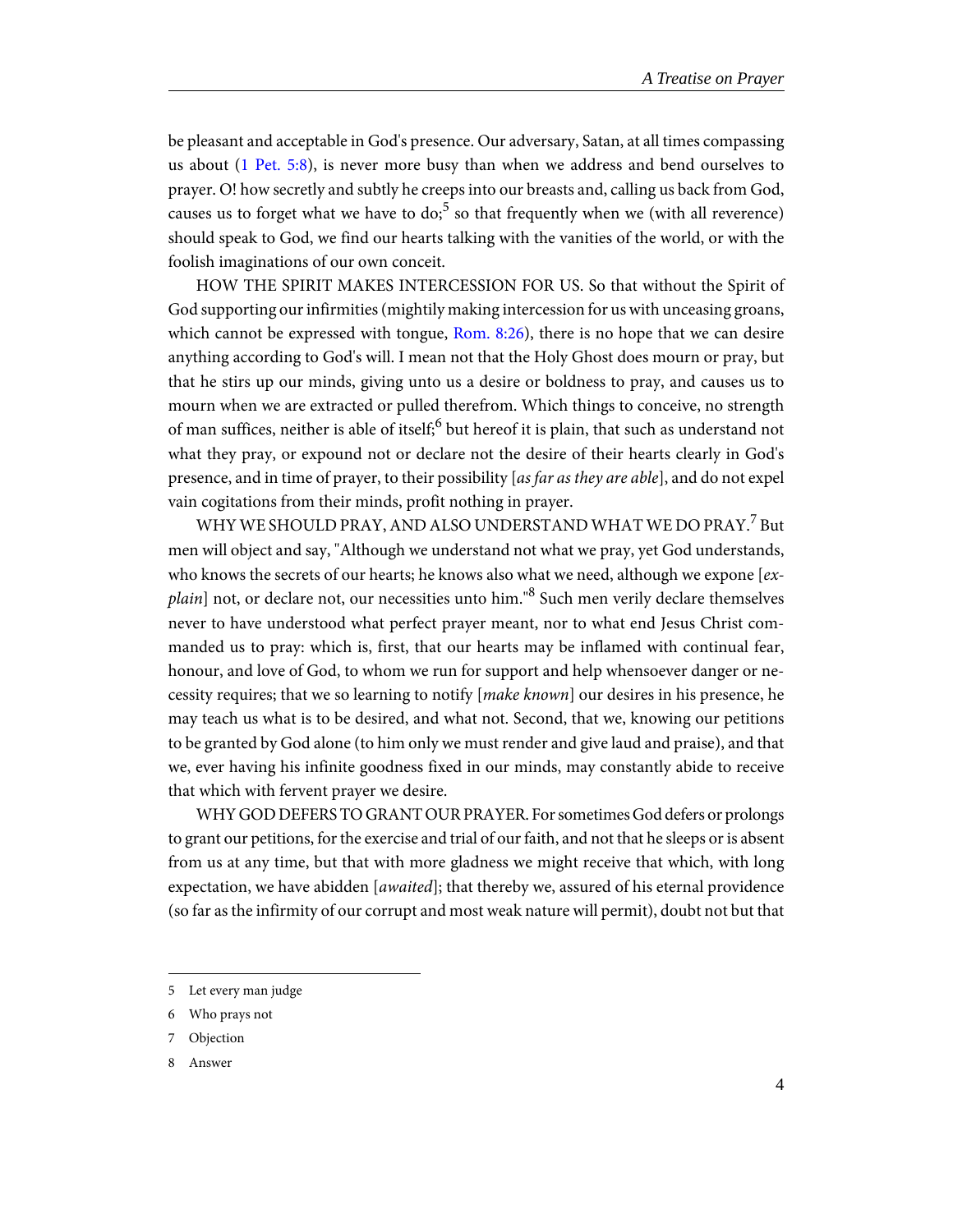his merciful hand shall relieve us in most urgent necessity and extreme tribulation. Therefore, such men as teach us that it is not necessarily required that we understand what we pray, because God knows what we need, would also teach us that we neither honour God, nor yet refer or give unto him thanks for benefits received. For how shall we honour and praise him, whose goodness and liberality we know not? And how shall we know, unless we receive and sometimes have experience? And how shall we know that we have received, unless we know verily what we have asked?

<span id="page-8-2"></span><span id="page-8-1"></span>The second thing to be observed in perfect prayer is, that standing in the pres ence of God, we are found such as bear reverence to his holy law; earnestly repent ing [of] our past iniquities, and intending to lead a new life; for otherwise all our prayers are in vain, as it is written, "Whoso withdraweth his ear that he may not hear the law of God, his prayer shall be abominable" ([Prov. 28:9\)](http://www.ccel.org/study/Bible:Prov.28.9). Likewise Isaiah and Jeremiah says thus: "You shall multiply your prayers, and I shall not hear, because your hands are full of blood:" that is, of all cruelty and mischievous works [\(Isa. 1:15;](http://www.ccel.org/study/Bible:Isa.1.15) cf. [Jer. 11:14](http://www.ccel.org/study/Bible:Jer.11.14); [14:12](http://www.ccel.org/study/Bible:Jer.14.12)). Also the Spirit of God appears by the mouth of the blind (whom Jesus Christ illuminated), by these words, "We know that God heareth not sinners" ([John 9:31\)](http://www.ccel.org/study/Bible:John.9.31): that is, such as do glory and continue in iniquity. So that of necessity, true repentance must needs be had, and go before perfect prayer, or sincere invocation of God's name.

<span id="page-8-7"></span><span id="page-8-6"></span>WHEN SINNERS ARE NOT HEARD OF GOD. And unto these two precedents must be annexed the third, which is the dejection of ourselves in God's presence, utterly refusing and casting off our own justice [righteousness] with all cogitations and opinions thereof. And let us not think that we should be heard for anything proceeding of ourselves; for such as advance, boast, or depend anything upon their own justice, [God] repels from the presence of his mercy, and holds with the high proud Pharisee ([Luke 18:9-14](http://www.ccel.org/study/Bible:Luke.18.9-Luke.18.14)). And, therefore, we find the most holy men most dejected and humbled in prayer.

<span id="page-8-5"></span><span id="page-8-4"></span><span id="page-8-3"></span><span id="page-8-0"></span>David says, "O Lord, our Saviour, help us, be merciful unto our sins for thy own sake. Remember not our old iniquities. But haste thee, O Lord, and let thy mercy prevent us" [\(Ps.](http://www.ccel.org/study/Bible:Ps.79.8-Ps.79.9) [79:8-9\)](http://www.ccel.org/study/Bible:Ps.79.8-Ps.79.9). Jeremiah says, "If our iniquities bear testimony against us, do thou according to thy own name" ([Jer. 14:7\)](http://www.ccel.org/study/Bible:Jer.14.7). And behold Isaiah: "Thou art angry, O Lord, because we have sinned, and are replenished with all wickedness; and our justice is like a defiled cloth. But now, O Lord, thou art our Father; we are clay, thou art the workman, and we the workmanship of thy hands. Be not angry, O Lord, remember not our iniquities for ever" [\(Isa. 64:5-6,](http://www.ccel.org/study/Bible:Isa.64.5-Isa.64.6) [8-9\)](http://www.ccel.org/study/Bible:Isa.64.8-Isa.64.9). And Daniel, greatly commended of God, in his prayer, makes most humble confession in these words: "We are sinners, and have offended; we have done ungodly, and fallen from thy commandment. Therefore, not in our own righteousness make we our prayers before thee, but thy most rich and great mercies bring we forth for us. O Lord, hear! O Lord, be merciful and spare us! O Lord, attend, help, and cease not; my God, even for thy own name's sake do it; for thy city and thy people are called after thy own name" [\(Dan. 9:5](http://www.ccel.org/study/Bible:Dan.9.5), [18-19\)](http://www.ccel.org/study/Bible:Dan.9.18-Dan.9.19). Behold,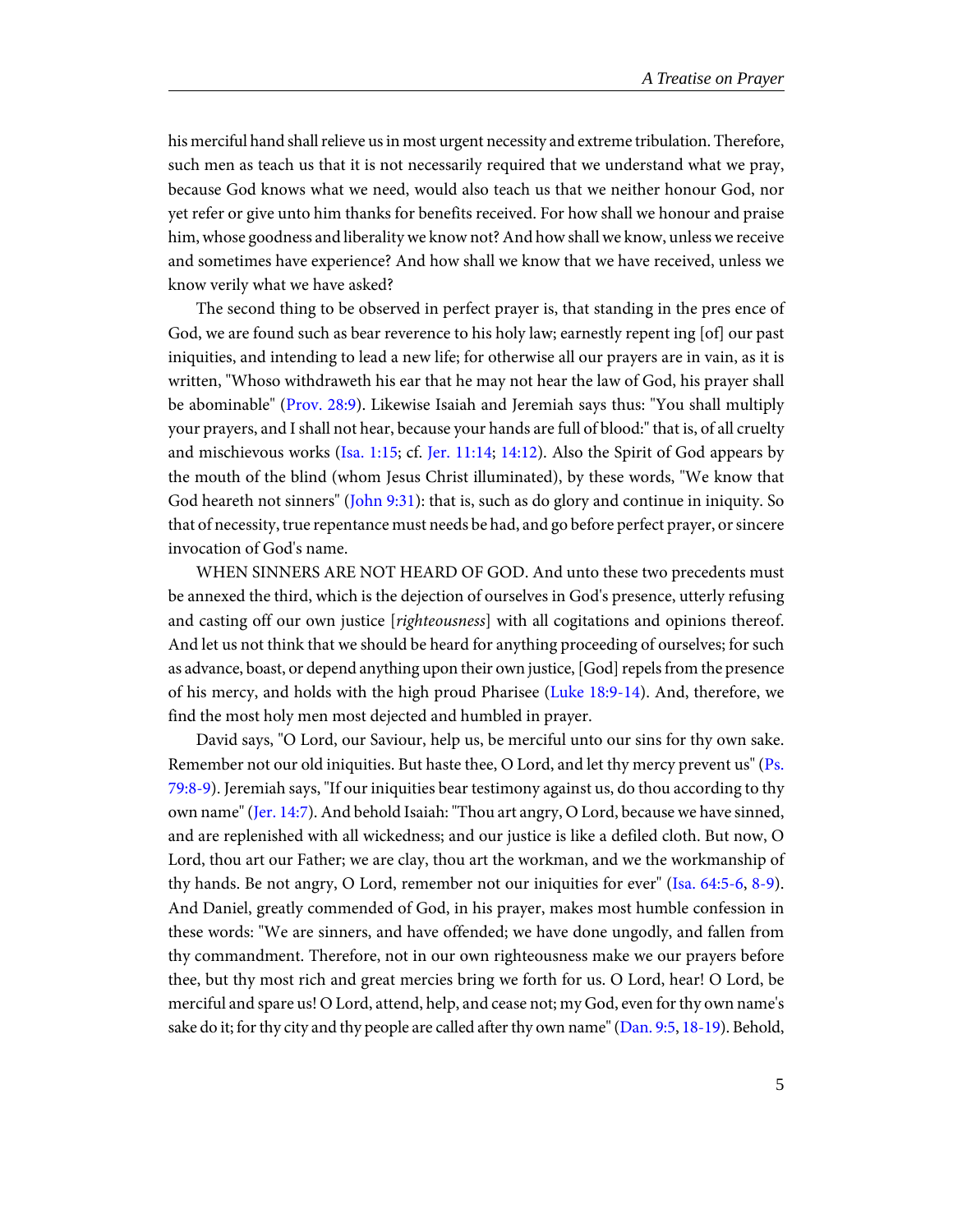that in these prayers is no mention of their own justice, their own satisfaction, or their own merits; but most humble confession, proceeding from a sorrowful and penitent heart; having nothing whereupon it might depend, but the free mercy of God alone, who had promised to be their God (that is, their help, comfort, defender, and deliverer); as he has also done to us by Jesus Christ, in time of tribulation; and that they despair not, but after the acknowledging of their sins, called for mercy, and obtained the same. Wherefore it is plain, that such men as, in their prayers, have respect to any virtue proceeding of themselves, thinking thereby their prayers are accepted, never prayed aright.

<span id="page-9-1"></span><span id="page-9-0"></span>WHAT FASTING AND ALMS-DEEDS ARE, WITH PRAYER. And albeit to fervent prayer are joined fasting, watching, and alms-deeds, yet none of them are the cause that God does accept our prayers; but they are spurs which suffer us not to vary, but make us more able to continue in prayer, which the mercy of God does accept.<sup>9</sup> But here it may be objected, that David prays, "Keep my life, O Lord, for I am holy. O Lord, save my soul, for I am innocent; and suffer me not to be consumed" [\(Ps. 86:2\)](http://www.ccel.org/study/Bible:Ps.86.2). Also Hezekiah, "Remember, Lord, I beseech thee, that I have walked righteously before thee, and that I have wrought that which is good in thy sight"  $(2$  Kings  $20:3)$ .<sup>10</sup> These words are not spoken of men glorious, neither yet trusting in their own works. $^{11}$  But herein they testify themselves to be the sons of God, by regeneration; to whom he promises always to be merciful, and at all times to hear their prayers.

The cause of their boldness was Jesus Christ. And so their words spring from a wonted, constant, and fervent faith, surely believing that, as God of his infinite mercy had called them to his knowledge, not suffering them to walk after their own natural wickedness, but partly had taught them to conform themselves to his holy law; and that for the promised Seed's sake; so might he not leave them destitute of comfort, consolation, and defence in so great and extreme necessity. And so they allege not their justice to glory thereof, or to put trust therein, but to strengthen and confirm them in God's promises.

And this consolation I would wish all Christians in their prayers: a testimony of a good conscience to assure them of God's promises. But to obtain what they ask must only depend upon him, all opinion and thought of our own justice being laid aside. And moreover David, in the words above, compares himself with King Saul, and with the rest of his enemies, who wrongfully persecuted him; desiring of God that they prevail not against him, as [though] he would say, "Unjustly do they persecute me, and, therefore, according to my innocence defend me." For otherwise he confesses himself most grievously to have offended God, as in the preceding places he clearly testifies.

<sup>9</sup> Objection

<sup>10</sup> Answer

<sup>11</sup> Note well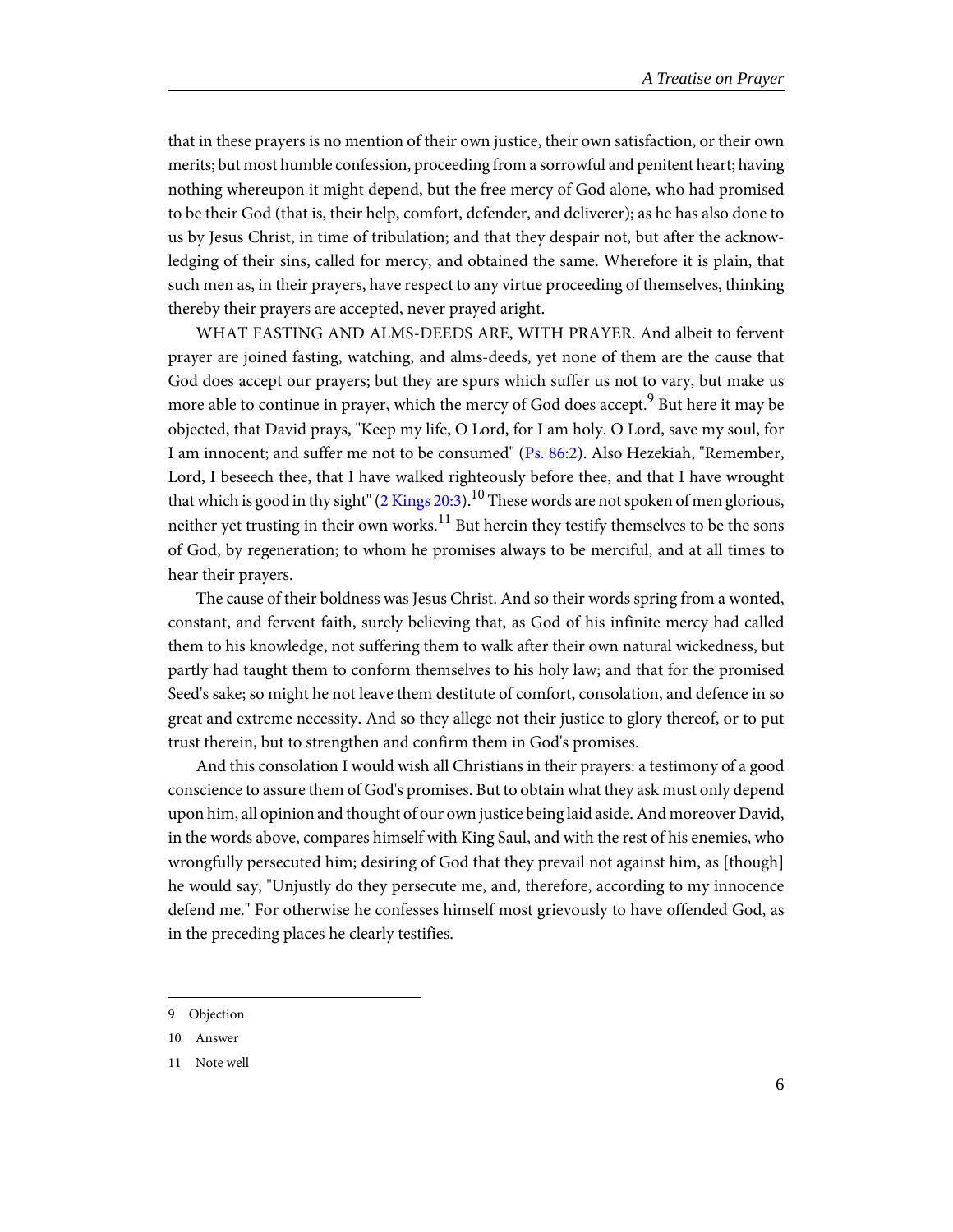<span id="page-10-0"></span>HYPOCRISY IS NOT ALLOWED WITH GOD. Thirdly, in prayer is to be observed, that what we ask of God, that we must earnestly desire the same, acknowledging ourselves to be indigent and void thereof; and that God alone may grant the petition of our hearts, when [it] is his good will and pleasure. For nothing is more odious before God than hypocrisy and dissimulation: $^{12}$  that is, when men do ask of God things whereof they have no need, or that they believe to obtain by others than by God alone. As if a man asks of God remission of his sins, thinking, nevertheless, to obtain the same by his own works, or by other men's merits, [he] does mock with God and deceive himself. And in such cases a great number do offend, principally the mighty and rich of the earth, who for a common custom, will pray this part of the Lord's prayer,  $13^{\circ}$  Give us this day our daily bread" ([Matt. 6:11](http://www.ccel.org/study/Bible:Matt.6.11)): that is, a moderate and reasonable sustenance; and yet their own hearts will testify that they need not so to pray, seeing they abound in all worldly solace and felicity. I mean not that rich men should not pray this part of the Lord's prayer, but I would they understood what they ought to pray in it (whereof I intend to speak afterwards), and that they ask nothing whereof they feel not themselves marvelously indigent and needy. For unless we call in verity, he shall not grant; and except we speak with our whole heart, we shall not find him.

The fourth rule necessary to be followed in prayer is a sure hope to obtain what we ask. For nothing more offends God, than when we ask doubting whether he will grant our petitions; for in so doing, we doubt if God be true, if he be mighty and good. Such, says St. James, obtain nothing of God. And, therefore, Jesus Christ commands that we firmly believe to obtain whatsoever we ask; for all things are possible to him that believes.<sup>14</sup> And, therefore, in our prayers, desperation always is to be expelled. I mean not that any man in extremity of trouble can be without a present dolour [sorrow], and without a greater fear of trouble to follow.

TROUBLES ARE THE SPURS TO STIR US TO PRAY. Trouble and fear are the very spurs to prayer; for when man, compassed about with vehement calamities, and vexed with continual solicitude (having, by help of man, no hope of deliverance, with sorely oppressed and punished heart, fearing also greater punishment to follow), does call to God for comfort and support from the deep pit of tribulation, such prayer ascends into God's presence, and returns not in vain.

GOD DELIVERS HIS OWN FROM THEIR TROUBLE AND ENEMIES. As David, in the vehement persecution of Saul, hunted and chased from every hold, fearing that one day or other he should fall into the hands of his persecutors, after he had complained that no place of rest was left to him, vehemently prayed, saying, "O Lord, which art my God, in

14 Note

<sup>12</sup> Mark well hypocrisy

<sup>13</sup> Daily bread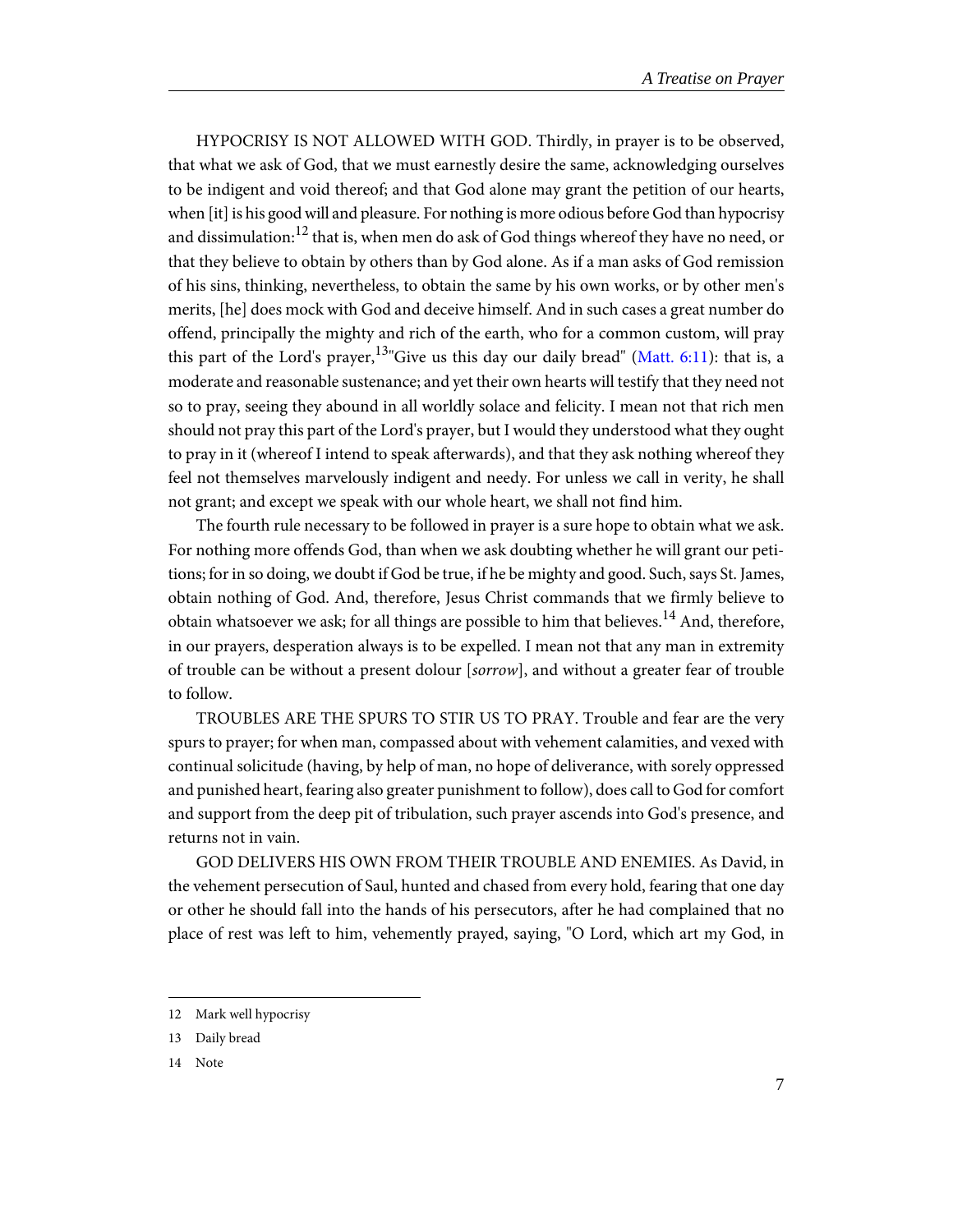<span id="page-11-0"></span>whom only I trust, save me from them that persecute me, and deliver me from mine enemies. Let not this man (meaning Saul) devour my life, as a lion does his prey; for of none seek I comfort but of thee alone" ([Ps. 7:1-2](http://www.ccel.org/study/Bible:Ps.7.1-Ps.7.2)).

<span id="page-11-1"></span>In the midst of these anguishes the goodness of God sustained him, [so] that the present tribulation was tolerable, and the infallible promises of God so assured him of deliverance, that [his] fear was partly mitigated and gone, as plainly appears to such as diligently mark the process of his prayers. For after long menacing and threatening made to him by his enemy, he concludes with these words: "The dolour which he intended to me shall fall upon his own pate; and the violence wherewith he would have oppressed me shall cast down his own head. But I will magnify the Lord according to his justice, and shall praise the name of the Most High" [\(Ps. 7:16-17\)](http://www.ccel.org/study/Bible:Ps.7.16-Ps.7.17). This is not written for David only, but for all such as shall suffer tribulation, to the end of the world.<sup>15</sup> For I, the writer hereof (let this be said to the laud and praise of God alone), in anguish of mind and vehement tribulation and affliction, called to the Lord, when not only the ungodly, but even my faithful brethren, yea, and my own self (that is, all natural understanding) judged my cause to be irremediable. And yet in my greatest calamity, and when my pains were most cruel,  $16$  would his eternal wisdom that my hands should write (far contrary to the judgment of carnal reason), [that] which his mercy has proved true. Blessed be his holy name! And, therefore, I dare be bold in the verity of God's word, to promise that (notwithstanding the vehemence of trouble, the long continuance thereof, the desperation of all men, the fearfulness, danger, dolour, and anguish of our own hearts), yet if we call constantly to God, he shall deliver beyond the expectation of all men.

<span id="page-11-5"></span><span id="page-11-4"></span><span id="page-11-3"></span><span id="page-11-2"></span><sup>17</sup>WHERE CONSTANT PRAYER IS, THERE THE PETITION IS GRANTED. Let no man think himself unworthy to call and pray to God, because he has grievously offended his Majesty in times past; but let him bring to God a sorrowful and repenting heart, saying, with David, "Heal my soul, O Lord, for I have offended against thee. Before I was afflicted, I transgressed, but now let me observe thy commandments" ([Ps. 41:4](http://www.ccel.org/study/Bible:Ps.41.4)). To mitigate or ease the sorrows of our wounded conscience, our most prudent Physician has provided two plasters to give us encouragement to pray (notwithstanding the knowledge of offences committed): that is, a precept and a promise. The precept or commandment to pray is universal, frequently inculcated and repeated in God's scriptures. "Ask, and it shall be given to you" [\(Matt. 7:7\)](http://www.ccel.org/study/Bible:Matt.7.7). "Call upon me in the day of trouble" [\(Ps. 50:15](http://www.ccel.org/study/Bible:Ps.50.15)). "Watch and pray, that ye fall not into temptation" ([Matt. 26:41](http://www.ccel.org/study/Bible:Matt.26.41)). "I command that ye pray ever without ceasing" ([1](http://www.ccel.org/study/Bible:1Thess.5.17) [Thess. 5:17](http://www.ccel.org/study/Bible:1Thess.5.17)). "Make deprecations incessantly, and give thanks in all things" ([1 Tim. 2:1-2,](http://www.ccel.org/study/Bible:1Tim.2.1-1Tim.2.2)

<sup>15</sup> A comfort to the writer, being in great adversity

<sup>16</sup> A reference to the sickness and agonies Knox suffered during imprisonment on board the French galley

<sup>17</sup> Note well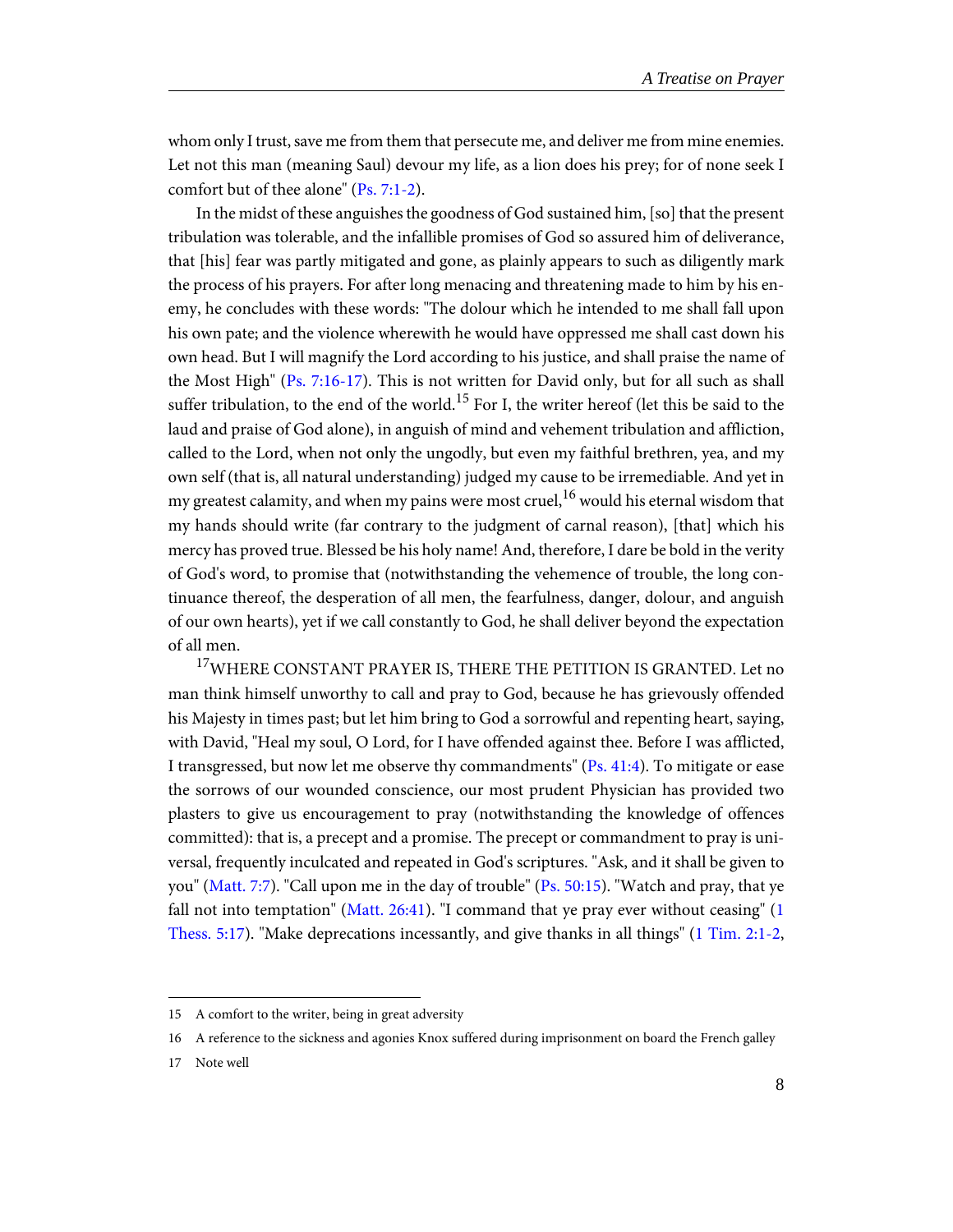<span id="page-12-12"></span><span id="page-12-0"></span> $8$ .<sup>18</sup> Which commandments, whoso contemns or despises does sin equally with him that does steal. For in this commandment, "Thou shalt not steal"  $(Ex, 20:15)$ , is a precept *negative*; so, "Thou shalt pray," is a commandment *affirmative*. And God requires equal obedience of all and to all his commandments. Yet more boldly will I say: He who, when necessity constrains, desires not support and help of God, does provoke his wrath no less than such as make false gods or openly deny God.

HE THAT PRAYS NOT IN TROUBLE, DENIES GOD. For like as it is to know no physician or medicine, or in knowing them, to refuse to use and receive the same; so not to call upon God in your tribulation, is like as if you did not know God, or else utterly denied him.

<span id="page-12-7"></span>NOT TO PRAY IS A SIN MOST ODIOUS. O! why cease we then to call instantly to his mercy, having his commandment so to do? Above all our iniquities, we work manifest contempt and despising of him, when, by negligence, we delay to call for his gracious support. Whoso does call upon God obeys his will, and finds therein no small consolation, knowing nothing is more acceptable to his Majesty than humble obedience ([Jer. 7:23](http://www.ccel.org/study/Bible:Jer.7.23)).

<span id="page-12-11"></span><span id="page-12-9"></span><span id="page-12-8"></span><span id="page-12-4"></span><span id="page-12-1"></span>To his commandment, he adds his most undoubted promise in many places: "Ask and ye shall receive; seek and ye shall find" [\(Matt. 7:7\)](http://www.ccel.org/study/Bible:Matt.7.7). And by the prophet Jeremiah God says, "Ye shall call upon me, and I shall hear you." "Ye shall seek, and ye shall find me" [\(Jer. 29:13\)](http://www.ccel.org/study/Bible:Jer.29.13). And by Isaiah he says, "May the father forget his natural son, or the mother the child of her womb? and although they do, yet shall I not forget such as call upon me" [\(Isa. 49:15\)](http://www.ccel.org/study/Bible:Isa.49.15). And hereto the words of Jesus Christ correspond and agree, saying, "If ye, being wicked, can give good gifts to your children, much more my heavenly Father shall give the Holy Ghost to them that ask him" ([Luke 11:13](http://www.ccel.org/study/Bible:Luke.11.13)). And that we should not think God to be absent, or not to hear us, accuses Moses, saying, "There is no nation that have their gods so adherent, or near unto them as our God, who is present at all our prayers" [\(Deut. 4:7\)](http://www.ccel.org/study/Bible:Deut.4.7). Also the psalmist, "Near is the Lord to all that call upon him in verity" ([Ps. 145:18\)](http://www.ccel.org/study/Bible:Ps.145.18). And Christ says, "Wheresoever two or three are gathered together in my name, there am I in the midst of them" [\(Matt.](http://www.ccel.org/study/Bible:Matt.18.20) [18:20\)](http://www.ccel.org/study/Bible:Matt.18.20).

<span id="page-12-10"></span><span id="page-12-6"></span><span id="page-12-5"></span><span id="page-12-3"></span><span id="page-12-2"></span>[THE] READINESS OF GOD TO HEAR SINNERS. That we shall not think God will not hear us, Isaiah says, "Before ye cry I shall hear, and while they speak I shall answer" ([Isa.](http://www.ccel.org/study/Bible:Isa.65.24) [65:24](http://www.ccel.org/study/Bible:Isa.65.24)). And also "if at even come sorrow or calamity, before the morning spring, I shall reduce and bring gladness" [\(Ps. 30:5\)](http://www.ccel.org/study/Bible:Ps.30.5). And these most comfortable words does the Lord speak not to carnal Israel only, but to all men sorely oppressed, abiding God's deliverance. "For a moment and a little season have I turned my face from thee, but in everlasting mercy shall I comfort thee" ([Isa. 54:7-8\)](http://www.ccel.org/study/Bible:Isa.54.7-Isa.54.8).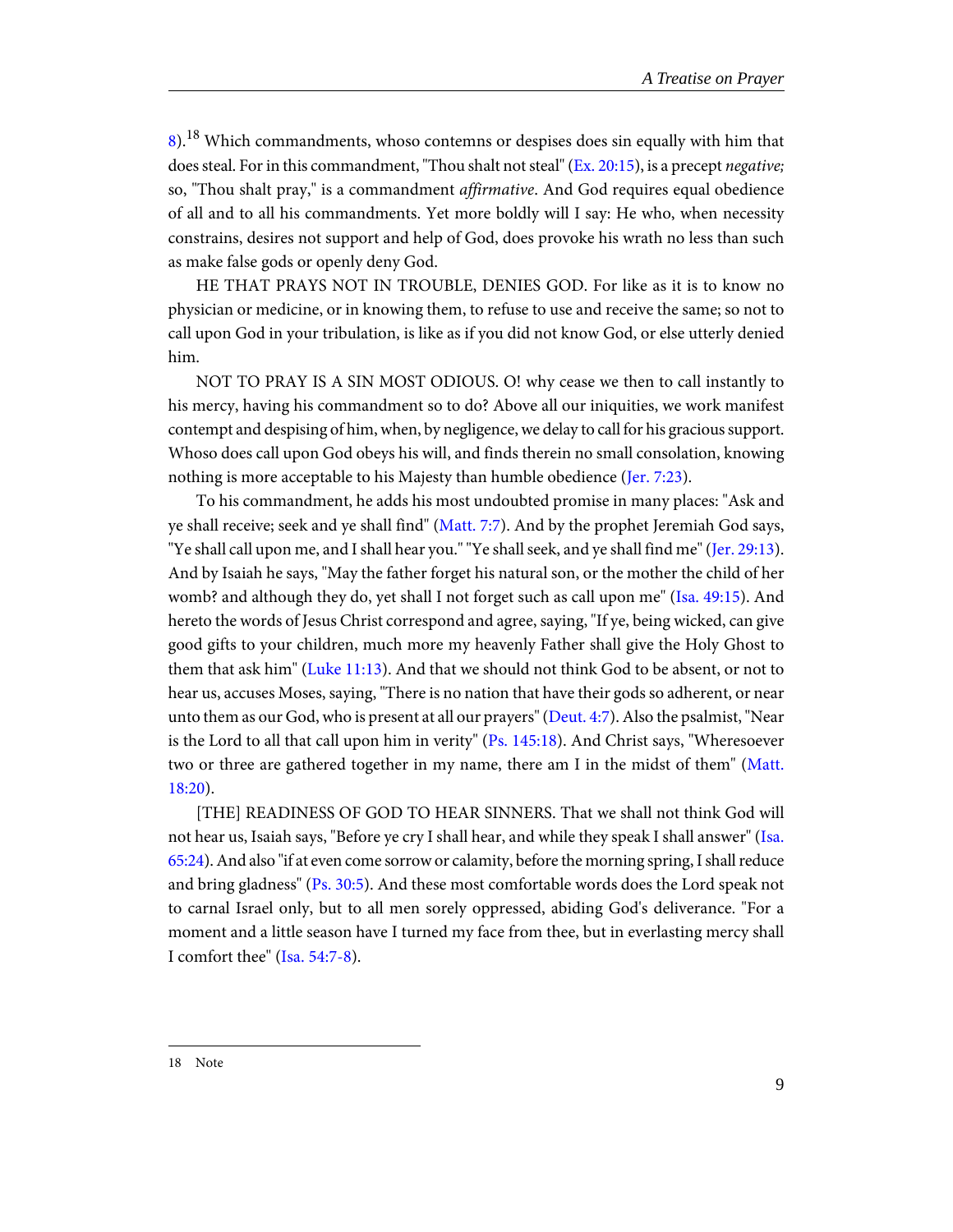THE HOPE TO OBTAIN OUR PETITIONS SHOULD DEPEND UPON THE PROMISES OF GOD. O! hard are the hearts whom so manifold, most sweet, and sure promises do not mollify; whereupon should depend the hope to obtain our petitions. The indignity or unworthiness of ourselves is not to be regarded; for albeit we are far inferiors to the chosen who are departed in holiness and purity of life, yet, in that part we are equal, in that we have the same commandment to pray, and the same promise to be heard. For his Gracious Majesty esteems not the prayer, neither grants the petition for any dignity of the person that prays, but for his promise sake only. And, therefore, says David, "Thou hast promised unto thy servant, O Lord, that thou wilt build a house for him; wherefore thy servant hath found in his heart to pray in thy sight, now even so, O Lord, thou art God, and thy words are true. Thou hast spoken these things unto thy servant; begin, therefore, to do according to thy promise; multiply, O Lord, the household of thy servant" ([2 Sam. 7:27-29\)](http://www.ccel.org/study/Bible:2Sam.7.27-2Sam.7.29). Behold, David altogether depended upon God's promise. As also did Jacob, who, after he had confessed himself unworthy of all the benefits received, yet dares he ask greater benefits in time to come, and that because God had promised ([Gen. 32:10-12](http://www.ccel.org/study/Bible:Gen.32.10-Gen.32.12), [32:](http://www.ccel.org/study/Bible:Gen.32.32)26). In the like manner let us be encouraged to ask whatsoever the goodness of God has freely promised. What we should ask principally, we shall hereafter declare.

<span id="page-13-3"></span><span id="page-13-0"></span>OBSERVATION IN GODLY PRAYER. The fifth observation which godly prayer requires is the perfect [complete] knowledge of the Advocate, Intercessor, and Mediator.

<span id="page-13-4"></span>OF NECESSITY WE MUST HAVE A MEDIATOR. For, seeing no man is of himself worthy to compear or appear in God's presence, by reason that sin continually rests in all men, which, by itself, does offend the majesty of God; raising all debate, strife, and division betwixt his inviolable justice and us: for the which, unless satisfaction be made by another than by ourselves, so little hope rests that we can attain anything from him, that no surety with him may we have at all. To exempt us from this horrible confusion, our most merciful Father has given unto us his only beloved Son, to be unto us justice, wisdom, sanctification, and holiness [\(1 Cor. 1:30](http://www.ccel.org/study/Bible:1Cor.1.30); [1 John 2:2](http://www.ccel.org/study/Bible:1John.2.2)). If in him we faithfully believe, we are so clad that we may with boldness compear and appear before the throne of God's mercy; doubting nothing but whatsoever we ask, by our Mediator, we shall obtain most assuredly that same ([Heb.](http://www.ccel.org/study/Bible:Heb.8.6) [8:6](http://www.ccel.org/study/Bible:Heb.8.6); [4:14-16\)](http://www.ccel.org/study/Bible:Heb.4.14-Heb.4.16).

<span id="page-13-6"></span><span id="page-13-5"></span><span id="page-13-2"></span><span id="page-13-1"></span>NOTE DILIGENTLY, BY WHOM WE MUST PRAY. Here is most diligently to be observed, that without our Mediator, Forespeaker and Peacemaker, we enter not into prayer; for the incalling of such as pray without Jesus Christ is not only vain, but also they are odious and abominable before God. Which thing to us, in the Levitical priesthood, was most evidently prefigured and declared; for as within the *Sanctum Sanctorum* (that is, the most Holy Place), entered no man but the high priest alone; and as all sacrifices offered by any other than by priests only, provoked the wrath of God upon the sacrifice maker ([Lev.](http://www.ccel.org/study/Bible:Lev.16) [16;](http://www.ccel.org/study/Bible:Lev.16) [Num 3:10](http://www.ccel.org/study/Bible:Num.3.10); [1 Kings 12:31](http://www.ccel.org/study/Bible:1Kgs.12.31)); so whoever does intend to enter into God's presence, or to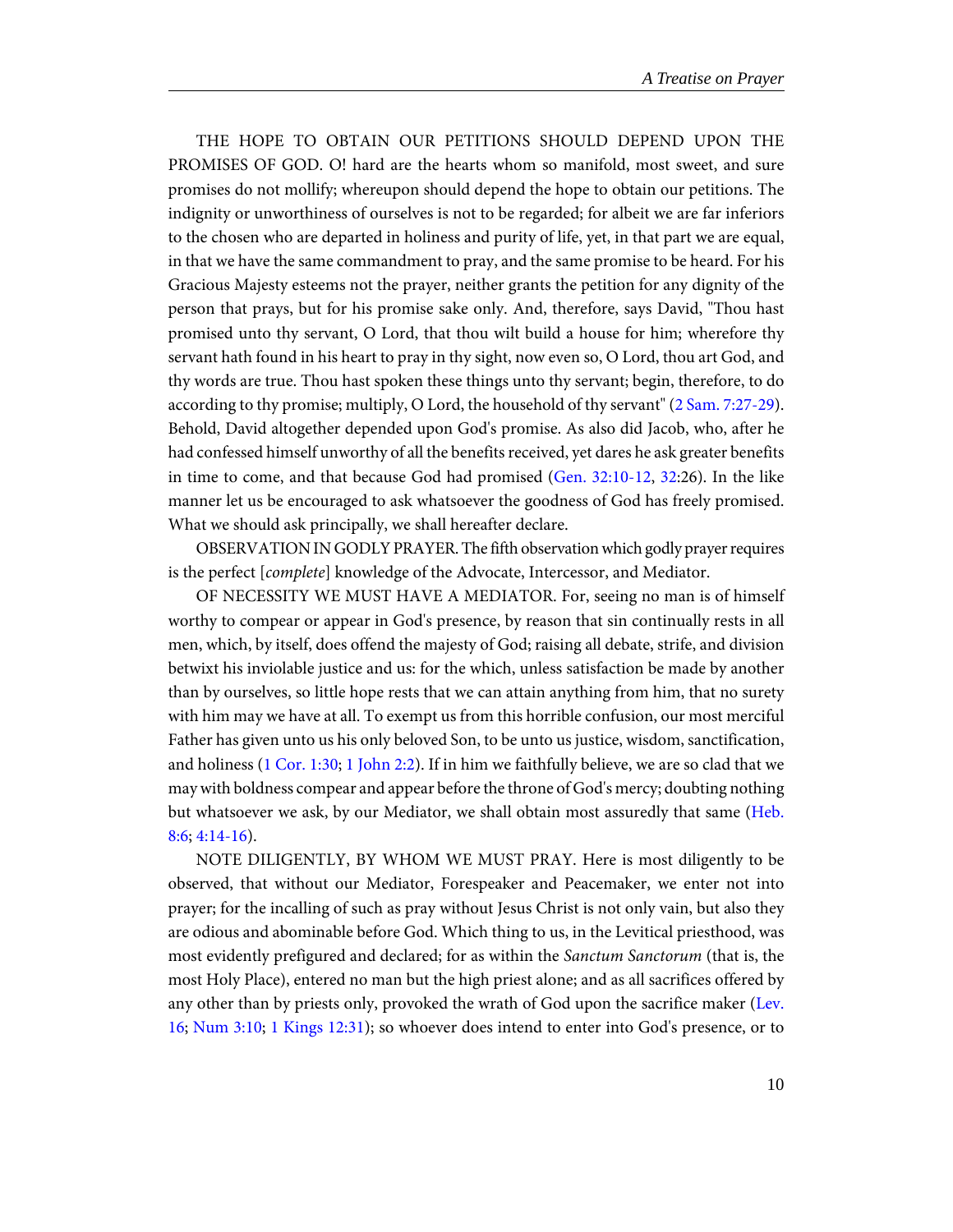make prayers without Jesus Christ, shall find nothing but fearful judgment and horrible damnation.

TURKS AND JEWS. Wherefore it is plain that Turks and Jews, notwithstanding that they do, apparently, most fervently pray unto God, who created heaven and earth, who guides and rules the same, who defends the good, and punishes the evil, yet their prayers are never pleasing unto God; neither honour they his holy Majesty in anything, because they acknowledge not Jesus Christ; for whoso honours not the Son, honours not the Father ([John 5:23\)](http://www.ccel.org/study/Bible:John.5.23).

<span id="page-14-2"></span><span id="page-14-1"></span><span id="page-14-0"></span>WHEN WE ARE NOT HEARD. For as the law is a statute that we shall call upon God, and as the promise is made that he shall hear us, so are we commanded only to call by Jesus Christ, by whom alone we obtain our petitions; for in him alone are all the promises of God confirmed and complete [\(1 Cor. 1:2,](http://www.ccel.org/study/Bible:1Cor.1.2) [10-13](http://www.ccel.org/study/Bible:1Cor.1.10-1Cor.1.13); [2 Cor. 1:20](http://www.ccel.org/study/Bible:2Cor.1.20)). Whereof, without all controversy, it is plain, that such as have called, or call presently upon God, by any other name than by Jesus Christ alone, do nothing regard God's will, but obstinately prevaricate, and do against his commandments. And, therefore, they obtain not their petitions, neither yet have entrance to his mercy. "For no man cometh to the Father," says Jesus Christ, "but by me" [\(John 14:6\)](http://www.ccel.org/study/Bible:John.14.6). He is the right way; whoso declines from him errs, and goes wrong. He is our Leader, whom, without [*unless*] we follow, we shall walk in darkness; and he alone is our Captain, without whom neither praise nor victory shall we ever obtain.

<span id="page-14-3"></span>INTERCESSION TO SAINTS. Against such as depend upon the intercession of saints, no otherwise will I contend; but [will] shortly touch the properties of a perfect Mediator. First, the words of Paul are most sure, "A mediator is not the mediator of one" ([Gal. 3:20\)](http://www.ccel.org/study/Bible:Gal.3.20): that is, wheresoever is required a mediator, there are also two parties; to wit, one party offending, and the other party who is offended; which parties by themselves can in no wise be reconciled. Secondly, the mediator which takes upon him the reconciling of these two parties must be such a one, as having trust and favour of both parties, yet in some things must differ from both, and must be clear and innocent also of the crime committed against the party offended. Let this be more plain by this subsequent declaration. The eternal God stands upon the one part, and all natural men descending of Adam upon the other part. The infinite justice of God is so offended with the transgressions of all men, that in no wise can amity be made, except such a one be found as fully may make satisfaction for man's offences. Among the sons of men none was found able, for they all were found criminal in the fall of one. And God, infinite in justice, must abhor the society and sacrifice of sinners.

<sup>19</sup>ANGELS CANNOT BE MEDIATORS. And unto the angels what prevailed the prevarication of man, who (albeit they would have interposed themselves mediators) yet they

<sup>19</sup> Our heavy and great sins exceed the strength of any of us: wherefore it is necessary that thou, O Christ, thyself make satisfaction for us.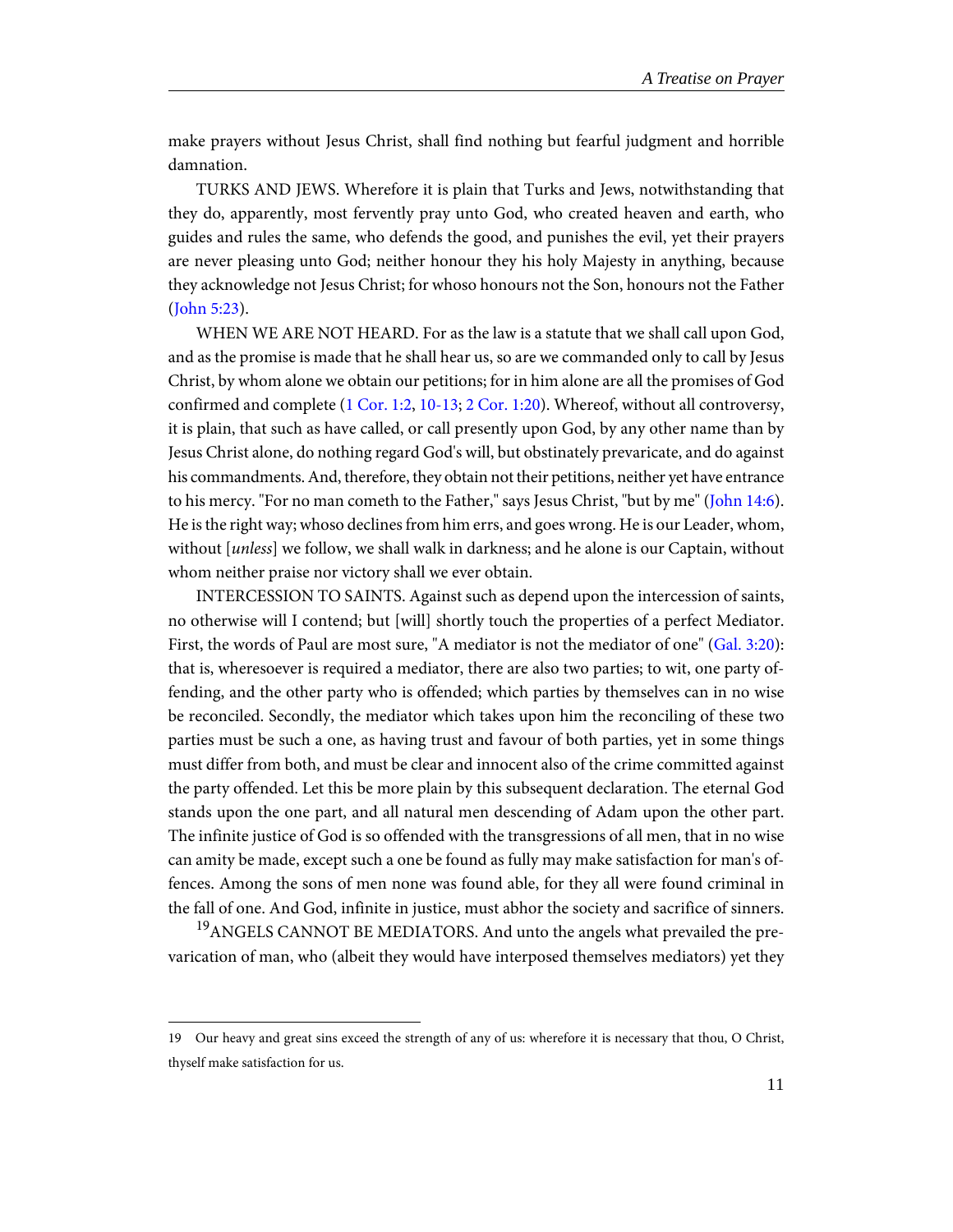had not the infinite justice. Who then shall here be found the peacemaker? Surely the infinite goodness and mercy of God might not suffer the perpetual loss and repudiation of his creatures; and therefore his eternal wisdom provided such a Mediator, having wherewith to satisfy the justice of God; differing also from the Godhead; his only Son, clad in the nature of manhood, who interposed himself a Mediator, not as man only.

JESUS CHRIST, GOD AND MAN, OUR MEDIATOR. For the pure humanity of Christ (of itself) might neither make intercession nor satisfaction for us, but God and man: in that he is God, he might complete the will of the Father; and in that he is man, pure and clean, without spot or sin, he might offer sacrifice for the purgation of our sins, and satisfaction of God's justice. So, without [unless] saints have these two, Godhead equal with the Father, and humanity without sin, saints may not usurp the office of mediator.

 $^{20}$ But here will be objected, "Who knows not Jesus Christ to be the only Mediator of our redemption? But that impedes or lets [hinders] not saints and holy men to be mediators, and to make intercession for us."<sup>21</sup> As though Jesus Christ had been but one hour our mediator, and afterwards had resigned the office unto his servants!

<span id="page-15-1"></span>WHO MAKES OTHER MEDIATORS NOR [THAN] JESUS CHRIST, TAKES HON-OUR FROM HIM. Do not such men gently entreat Jesus Christ, detracting from him such portion of his honour? The scriptures of God speak otherwise, testifying him to have been made man, and to have proved our infirmities; to have suffered death willingly; to have overcome the same; and all to this end: that he might be our perpetual High Sovereign Priest, in whose place or dignity none other might enter. As John says, "If any man sin, we have an Advocate with the Father, even Jesus Christ the Just" [\(1 John 2:1\)](http://www.ccel.org/study/Bible:1John.2.1).

<span id="page-15-0"></span>Mark well these words: John says, "We have presently a sufficient Advocate," whom Paul affirms to sit at the right hand of God the Father, and to be the only Mediator between God and man [\(Heb. 6](http://www.ccel.org/study/Bible:Heb.6)-7, 9-10; [Rom. 8:34](http://www.ccel.org/study/Bible:Rom.8.34); [1 Tim. 2:5](http://www.ccel.org/study/Bible:1Tim.2.5)). "For he alone," says Ambrose, "is our mouth, by whom we speak to God. He is our eyes, by whom we see God, and also our right hand, by whom we offer anything unto the Father;  $12$ <sup>22</sup> who, unless he make intercession,<sup>23</sup> neither we, neither any of the saints, may have any society or fellowship with God.<sup>24</sup> What creature may say to God the Father, "Let mankind be received into thy favour, for the pain of his transgression that I have sustained in my own body? For his cause was I compassed with all infirmities, and so became the most contemned and despised of all men; $^{25}$  and yet

25 Obedience of the Saviour

<sup>20</sup> Objection

<sup>21</sup> Answer

<sup>22</sup> Libro de Isaac et Anima

<sup>23</sup> True members

<sup>24</sup> Note diligently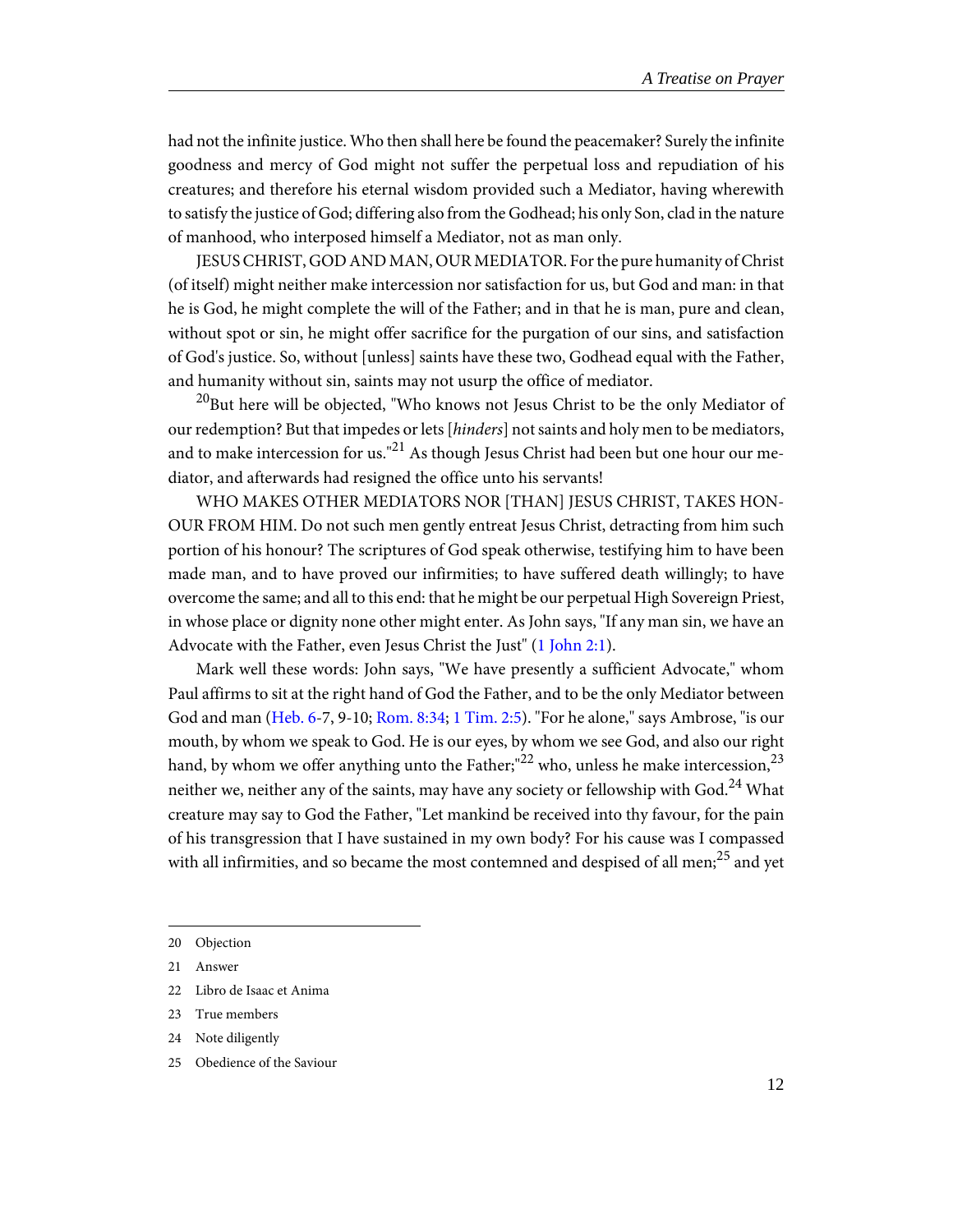in my mouth was found no guile, nor deceit, but [I was] always obedient to thy will, suffering most grievous death for mankind; and, therefore, behold not the sinner, but me, who, by my infinite justice, has perfectly satisfied for his offences." May any other (Jesus Christ excepted) in these words make intercession for sinners? If they may not, then are they neither mediators nor yet intercessors. "For albeit," says Augustine, "Christians do commend one another unto God in their prayers, yet they make not intercession, neither dare they usurp the office of a mediator; no not Paul, albeit under the Head he was a principal member, because he commends himself to the prayers of faithful men."<sup>26</sup>

 $^{27}$ But if any do object, "Such is not the condition of the saints departed, who now have put off mortality, and bear no longer the fragility of the flesh:" which albeit I grant to be most true,<sup>28</sup> yet are they all compelled to cast their crowns before him that does sit on the throne, acknowledging themselves to have been delivered from great affliction, to have been purged by the blood of the Lamb; and therefore none of them do attempt to be a mediator, seeing they neither have being, nor justice, of themselves.

 $^{29}$ But in so great light of the gospel, which now is beginning (praise be to the Omnipotent!), it is not necessary upon such matter long to remain. Some say, "We will use but one mediator, Jesus Christ, to God the Father; but we must have saints, and chiefly the virgin Mary, the mother of Jesus Christ, to pray for us unto him."

<span id="page-16-1"></span><span id="page-16-0"></span>AGAINST SUCH AS WOULD HAVE MEDIATORS TO JESUS CHRIST. Alas! Whosoever is so minded shows himself plainly to know nothing of Jesus Christ rightly. Is he who descended from heaven, and vouchsafed to be conversant with sinners, commanding all sorely vexed and sick to come unto him [\[Matt. 9:11-13](http://www.ccel.org/study/Bible:Matt.9.11-Matt.9.13)] (who, hanging upon the cross, prayed first for his enemies [\[Luke 23:34](http://www.ccel.org/study/Bible:Luke.23.34)]) become now so intractable, that he will not hear us without a person to be a mean? "O Lord! open the eyes of such, that they may clearly perceive thy infinite kindness, gentleness, and love toward mankind."

Above all precedents is to be observed, that what we ask of God ought to be profitable to ourselves and to others, and hurtful or dangerous to no man. Secondly, we must consider whether our petitions extend to spiritual or corporeal things.<sup>30</sup> Spiritual things, such as deliverance from impiety, remission of sins, the gift of the Holy Ghost, and of life everlasting, we should desire absolutely, without any condition, by Jesus Christ, in whom alone all these are promised. And in asking hereof, we should not pray thus: "O Father, forgive our sins if thou wilt;" for he has expressed his will, saying, "As I live, I desire not the death of a sinner,

<sup>26</sup> Libro Contra [Epist.] Parmen

<sup>27</sup> Objection

<sup>28</sup> Answer

<sup>29</sup> Note well

<sup>30</sup> Spiritual things should be asked without condition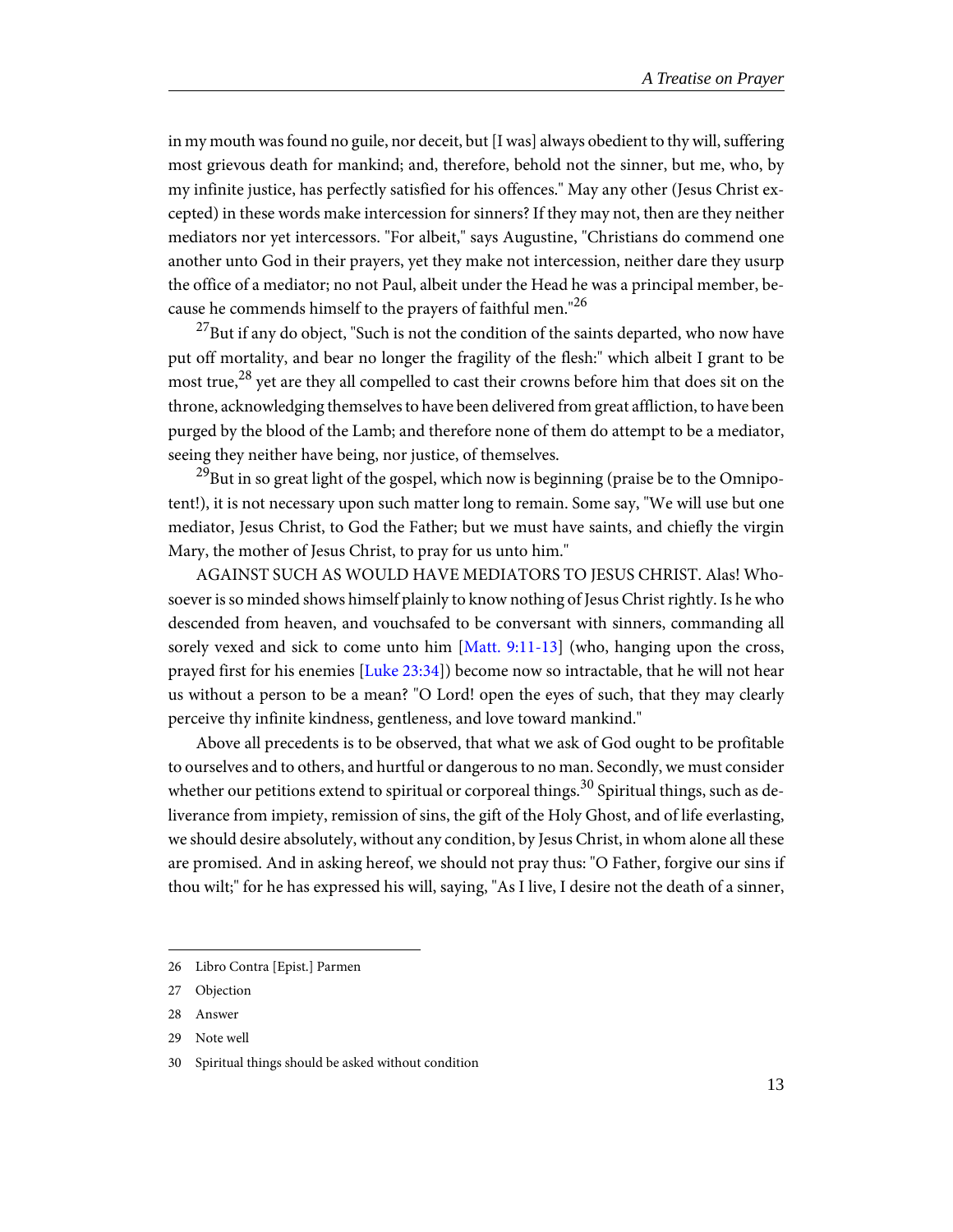<span id="page-17-1"></span>but rather that he convert and live;" which immutable and solemn oath whoso calls in doubt makes God a liar, and, so far as in him lies, would spoil him of his Godhead.<sup>31</sup> For he cannot be God except he be eternal and infallible verity. And John says, "This is the testimony which God hath testified of his Son, that whoso believeth in the Son hath eternal life" ([1 John](http://www.ccel.org/study/Bible:1John.5.11-1John.5.13) [5:11-13\)](http://www.ccel.org/study/Bible:1John.5.11-1John.5.13); to the verity whereof we should steadfastly cleave, although worldly dolour apprehends us. As David, exiled from his kingdom, and deprived of all his glory, secluded not from God, but steadfastly believed reconciliation by the promise made, notwithstanding that all creatures in earth had refused, objected and rebelled against him: "Happy is the man whom thou shalt inspire, O Lord" [\(2 Sam. 15\)](http://www.ccel.org/study/Bible:2Sam.15).

<span id="page-17-0"></span> $32$ In asking [for] corporeal things, first let us inquire if we be at peace with God in our conscience by Jesus Christ, firmly believing our sins to be remitted in his blood? Secondly, let us inquire of our own hearts, if we know [that] temporal riches or substance do not come to man by accident, fortune, or chance, neither yet by the industry and diligence of man's labour; but to be the liberal gift of God only, whereof we ought to laud and praise his goodness, wisdom, and providence alone.

WHAT SHOULD BE PRAYED FOR. And if we truly acknowledge and confess this, let us boldly ask of him whatsoever is necessary for us: as sustenance of this body; health thereof; defence from misery; deliverance from trouble; tranquillity and peace to our commonwealth; prosperous success in our vocations, labours, and affairs, whatsoever they are; which God wills we [should] ask all of him, to certify [to] us that all things stand in his regiment and disposition. And also by asking and receiving these corporeal commodities, we have [a] taste of his sweetness, and are inflamed with his love, that thereby our faith of reconciliation, and remission of our sins, may be exercised and increase.

WHY GOD DEFERS OR PROLONGS TO GRANT US OUR PETITIONS.<sup>33</sup> But in asking for temporal things, we must observe, first, that if God defers or prolongs to grant our petitions, even so long that he seems apparently to reject us, yet let us not cease to call; prescribing him neither time, neither manner of deliverance; as it is written, "If he prolong time, abide patiently upon him." And also, "Let not the faithful be too hasty, for God sometimes defers and will not hastily grant, to the probation of our continuance," as the words of Jesus Christ testify; and also that we may receive with greater gladness that which, with ardent desire, we long have looked for: as Hannah, Sarah, and Elizabeth, after great ignominy of their barrenness and sterility, received fruit of their bosoms with joy. Secondly, because we know the kirk at all times to be under the cross, in asking temporal commodities, and especially deliverance from trouble, let us offer unto God obedience, if it shall please his

<sup>31</sup> Note well

<sup>32</sup> Corporeal things

<sup>33</sup> Note well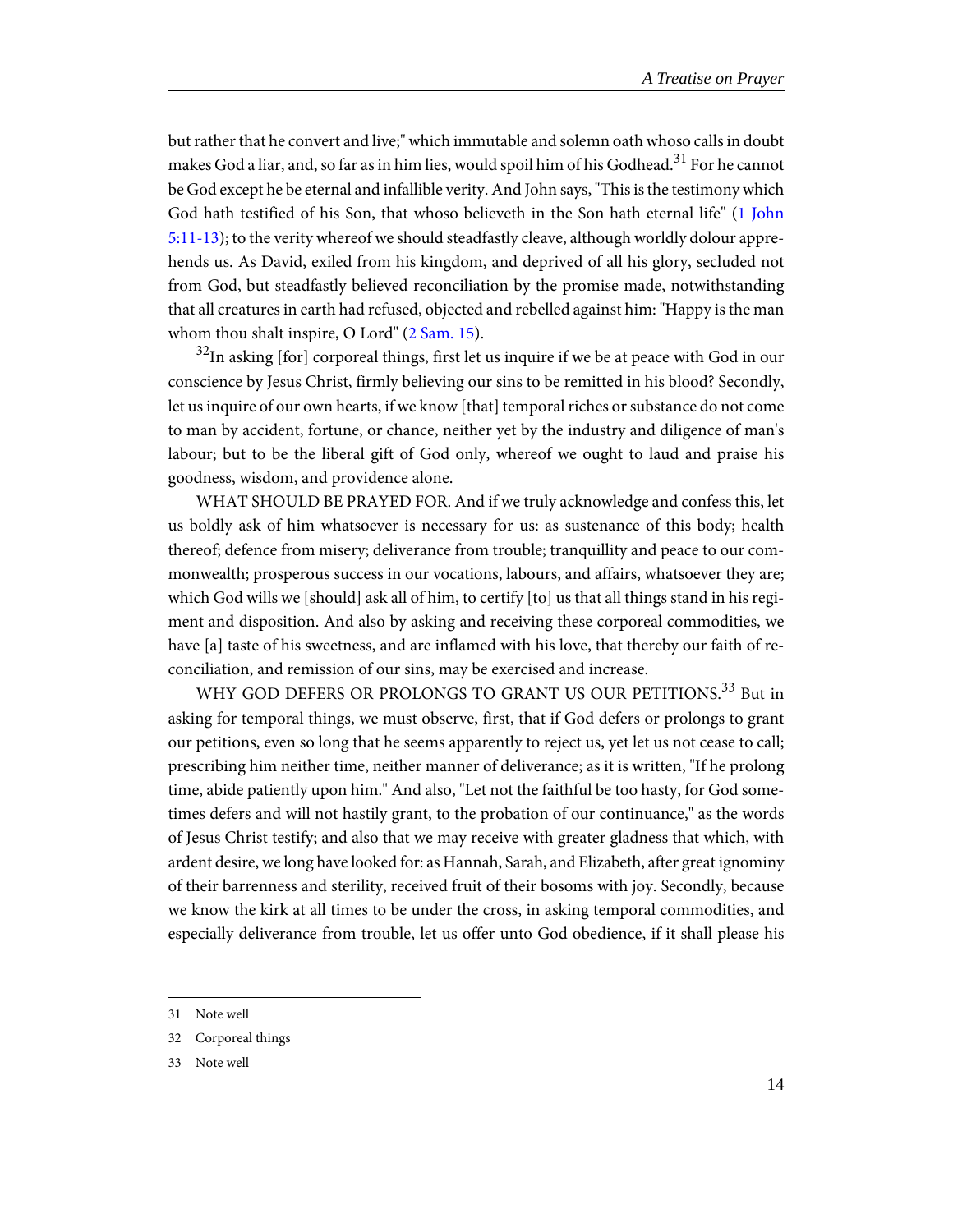goodness we be longer exercised, that we may patiently abide it; as David, desiring to be restored to his kingdom (what time he was exiled by his own son), offers to God obedience, saying, "If I have found favour in the presence of the Lord, he shall bring me home again; but if he shall say, 'Thou pleasest me not longer to bear authority,' I am obedient; let him do what seemeth good unto him" [\(2 Sam. 15:25-26](http://www.ccel.org/study/Bible:2Sam.15.25-2Sam.15.26)).

<span id="page-18-2"></span><span id="page-18-1"></span>BETTER IT IS TO OBEY GOD THAN MAN. And the three children did say unto Nebuchadnezzar, "We know that our God whom we worship may deliver us; but if it shall not please him so to do, let it be known to thee, O king, that thy gods we will not worship" ([Dan. 3:17-18\)](http://www.ccel.org/study/Bible:Dan.3.17-Dan.3.18). Here they gave a true confession of their perfect faith, knowing nothing to be impossible to the omnipotence of God; affirming also themselves to stand in his mercy; for otherwise the nature of man could not willingly give itself to so horrible a torment. But they offer unto God most humble obedience to be delivered at his good pleasure and will; as we should do in all afflictions, for we know not what to ask or desire as we ought: that is, the frail flesh, oppressed with fear and pain, desires deliverance, ever abhorring and drawing back from giving obedience.

O Christian brethren, I write by experience. But the Spirit of God calls back the mind to obedience, that albeit it does desire and abide for deliverance, yet should it not repine against the good will of God, but incessantly ask that it may abide with patience. How hard this battle is, no man knows but he who in himself has suffered trial.

<span id="page-18-0"></span>THE PETITION OF THE SPIRIT.<sup>34</sup> It is to be noted, that God sometimes does grant the petition of the spirit, while he yet defers the desire of the flesh. As who doubts but God did mitigate the heaviness of Joseph ([Gen. 39\)](http://www.ccel.org/study/Bible:Gen.39), although he sent not hasty deliverance in his long imprisonment; and that as he gave him favour in the sight of the jailor, so inwardly also he gave him consolation in spirit. And moreover, God sometimes grants the petition of the spirit, where utterly he repels the desire of the flesh;<sup>35</sup> for the petition of the spirit always is, that we may attain to the true felicity, whereunto we must needs enter by tribulation and the final death, which both the nature of man does ever abhor, and therefore the flesh, under the cross, and at the sight of death, calls and thirsts for hasty deliverance. But God, who alone knows what is expedient for us, sometimes prolongs the deliverance of his chosen, and sometimes permits them to drink, before the maturity of age, the bitter cup of corporeal death, that thereby they may receive medicine and cure from all infirmity.<sup>36</sup> For who doubts that John the Baptist desired to have seen the days of Jesus Christ more, and to have been longer with him in conversation? Or that Stephen would not have laboured more days in preaching Christ's gospel, whom, nevertheless, he suffered hastily to taste of this general

<sup>34</sup> Note well

<sup>35</sup> Flesh strives against the Spirit

<sup>36</sup> Persecution of the faithful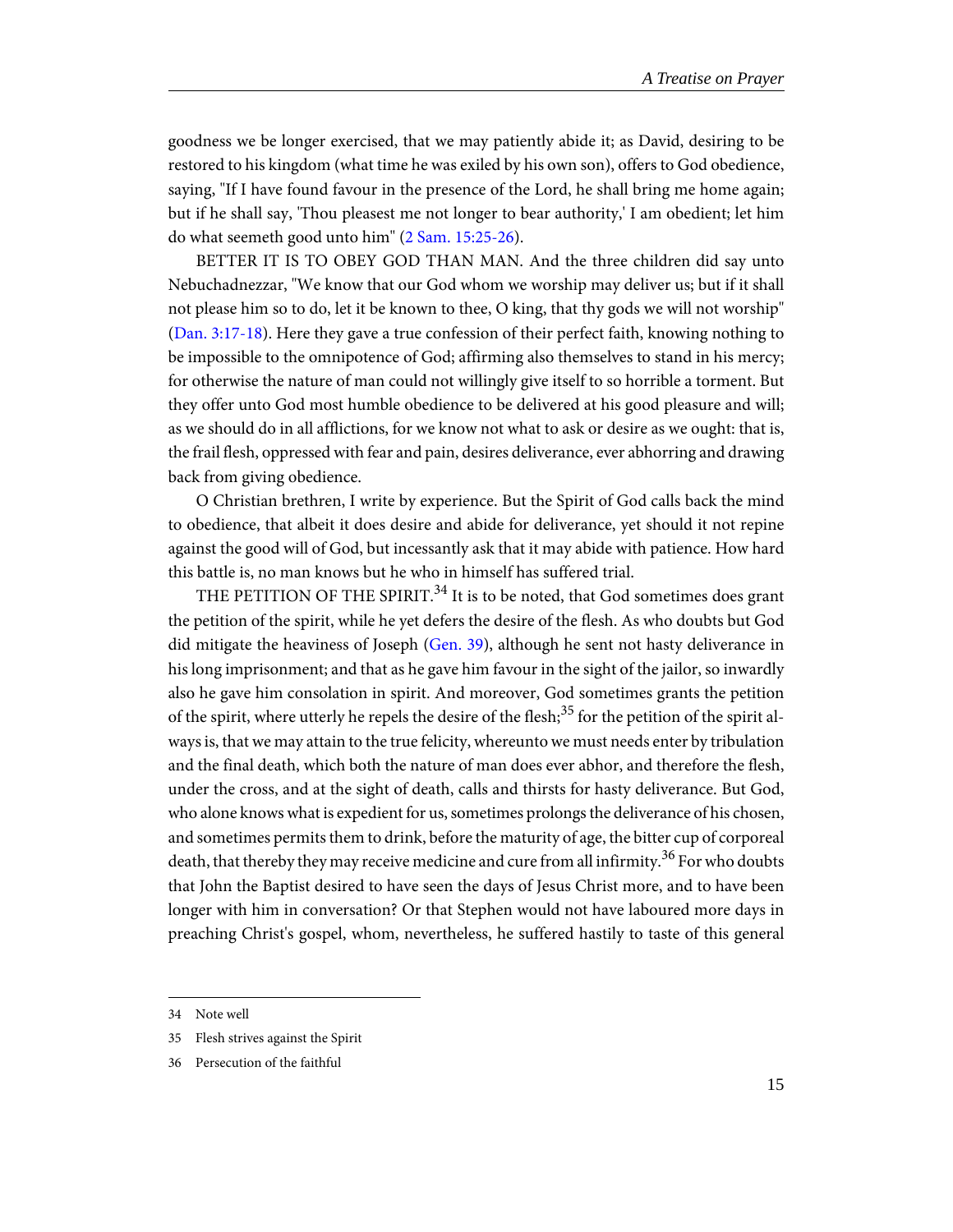<span id="page-19-2"></span>sentence [\(Acts 7:59\)](http://www.ccel.org/study/Bible:Acts.7.59)? And, albeit we see therefore no apparent help to ourselves, nor yet to others [who are] afflicted, let us not cease to call, thinking that our prayers are vain.<sup>37</sup> For, whatsoever comes of our bodies, God shall give unspeakable comfort to the spirit, and shall turn all to our good beyond our own expectation.

IMPEDIMENTS COME OF THE WEAKNESS OF THE FLESH. The cause that I am so long and tedious in this matter is, for that I know how hard the battle is betwixt the spirit and the flesh, under the heavy cross of affliction, where no worldly defence, but present death does appear. I know the grudging and murmuring com plaints of the flesh; I know the anger, wrath, and indignation which it conceives against God, calling all his promises in doubt, and being ready every hour utterly to fall from God: against which rests only faith, provoking us to call earnestly, and to pray for assistance of God's Spirit. Wherein if we continue, he shall turn our most desperate calamities to gladness, and to a prosperous end. "To thee alone, O Lord, be praise, for with experience I write this and speak it."

WHERE, FOR WHOM, AND AT WHAT TIME WE OUGHT TO PRAY, is not to be passed over with silence.

<span id="page-19-3"></span><span id="page-19-0"></span>PRIVATE PRAYER. Private prayer (such as men secretly offer unto God by themselves) requires no separate place, although Jesus Christ commands when we pray to enter into our chamber, and to close the door, and so to pray unto our Father secretly [\(Matt. 6:6](http://www.ccel.org/study/Bible:Matt.6.6)). Whereby he would that we should choose for our prayers such places as might offer least occasion to call us back from prayer; and also that we should expel forth of our minds, in time of our prayer, all vain cogitations. For otherwise Jesus Christ himself does observe no special place of prayer; for we find him sometimes pray in Mount Olivet, sometimes in the desert, sometimes in the temple, and in the garden. And Peter coveted to pray upon the top of the house. Paul prayed in prison, and was heard of God [\(Acts 10:9\)](http://www.ccel.org/study/Bible:Acts.10.9).<sup>38</sup> Who also commands men to pray in all places, lifting up unto God pure and clean hands; as we find that the prophets and most holy men did, whensoever danger or necessity required.

<span id="page-19-1"></span>APPOINTED PLACES TO PRAY IN MAY NOT BE NEGLECTED. But public and common prayers should be used in [the] place appointed for the assembly, from whence whosoever negligently extracts himself is in no wise excusable. I mean not, that to be absent from that place is sin, because that place is more holy than another; for the whole earth created by God is equally holy. But the promise made, that, "Wheresoever two or three be gathered together in my name, there shall I be in the midst of them" ([Matt. 18:20](http://www.ccel.org/study/Bible:Matt.18.20)), condemns all such as contemn the congregation gathered in his name. But mark well this word "gathered;" I mean not, to hear piping, singing, or playing; nor to patter upon beads, or books whereof they have no understanding; nor to commit idolatry, honouring that for God

<sup>37</sup> Comfort to the afflicted.

<sup>38</sup> Private places to pray in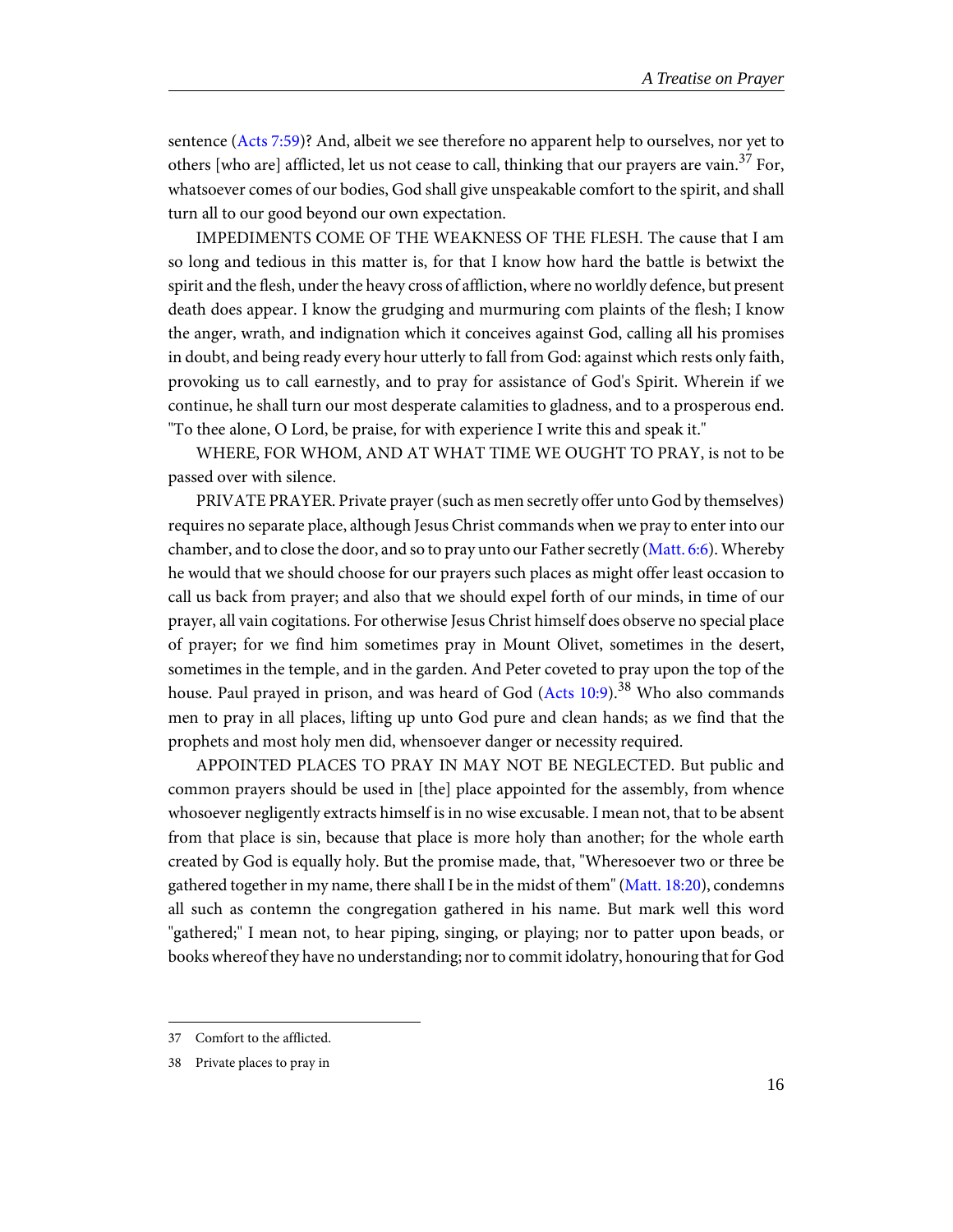which is no god indeed. For with such will I neither join myself in common prayer, nor in receiving external sacraments; for in so doing I should affirm their superstition and abominable idolatry, which I, by God's grace, never will do, neither counsel others to do, to the end.

WHAT IT IS TO BE GATHERED IN THE NAME OF CHRIST. This congregation which I mean, should be gathered in the name of Jesus Christ: that is, to laud and magnify God the Father, for the infinite benefits they have received by his only Son our Lord. In this congregation the mystical and last Supper of Jesus Christ should be distributed without superstition or any more ceremonies than he himself used, and his apostles after him. And in distribution thereof, in this congre gation, should inquisition be made of the poor among them, and support provided, during the time of their convention, and it should be distributed amongst them. Also, in this congregation should be made common prayers, such as all men hearing might understand; that the hearts of all, subscribing to the voice of one, might, with unfeigned and fervent mind, say, "Amen." Whosoever does withdraw himself from such a congregation (but alas, where shall it be found?) does declare himself to be no member of Christ's body.

<span id="page-20-4"></span>FOR WHOM, AND AT WHAT TIME WE SHOULD PRAY. Now there remains, for whom, and at what time we should pray. Paul does command that we should pray for all men, and at all times ([1 Tim. 2:1-2\)](http://www.ccel.org/study/Bible:1Tim.2.1-1Tim.2.2). And principally for such of the household of faith as suffer persecution, and for commonwealths tyrannically oppressed, incessantly should we call, that God, of his mercy and power, will withstand the violence of such tyrants.

<span id="page-20-3"></span><span id="page-20-2"></span><span id="page-20-1"></span><span id="page-20-0"></span>GOD'S SENTENCE MAY BE CHANGED. And when we see the plagues of God, as hunger, pestilence, or war coming, or appearing to reign; then should we, with lamentable voices and repenting hearts, call unto God, that it would please his infinite mercies to withdraw his hand; which thing if we do unfeignedly, he will, without doubt, revoke his wrath, and in the midst of his fury think upon mercy; as we are taught in the scripture, by his infallible and eternal verity. As in Exodus, God says, "I shall destroy this nation from the face of the earth" [\(Ex. 32:10](http://www.ccel.org/study/Bible:Exod.32.10), [28\)](http://www.ccel.org/study/Bible:Exod.32.28). And when Moses addressed himself to pray for them, the Lord proceeded, saying, "Suffer me that I may utterly destroy them." And then Moses falls down upon his face, and forty days continued in prayer for the safety of the people, for whom at thelast he obtained forgiveness ([Deut. 9:14,](http://www.ccel.org/study/Bible:Deut.9.14) [18](http://www.ccel.org/study/Bible:Deut.9.18)). David in the vehement plague, lamentably called unto God ([2 Sam. 24:17\)](http://www.ccel.org/study/Bible:2Sam.24.17). And the king of Nineveh says, "Who can tell? God may turn and repent, and cease from his fierce wrath, that we perish not" [\(Jonah 3:9\)](http://www.ccel.org/study/Bible:Jonah.3.9). Which examples and scriptures are not written in vain, but to certify us that God, of his own native goodness, will mitigate his plagues (by our prayers offered by Jesus Christ), although he has threatened to punish, or presently does punish. Which he does testify by his own words, saying, "If I have prophesied against any nation or people, that they shall be destroyed; if they repent of their iniquity, it shall repent me of the evil which I have spoken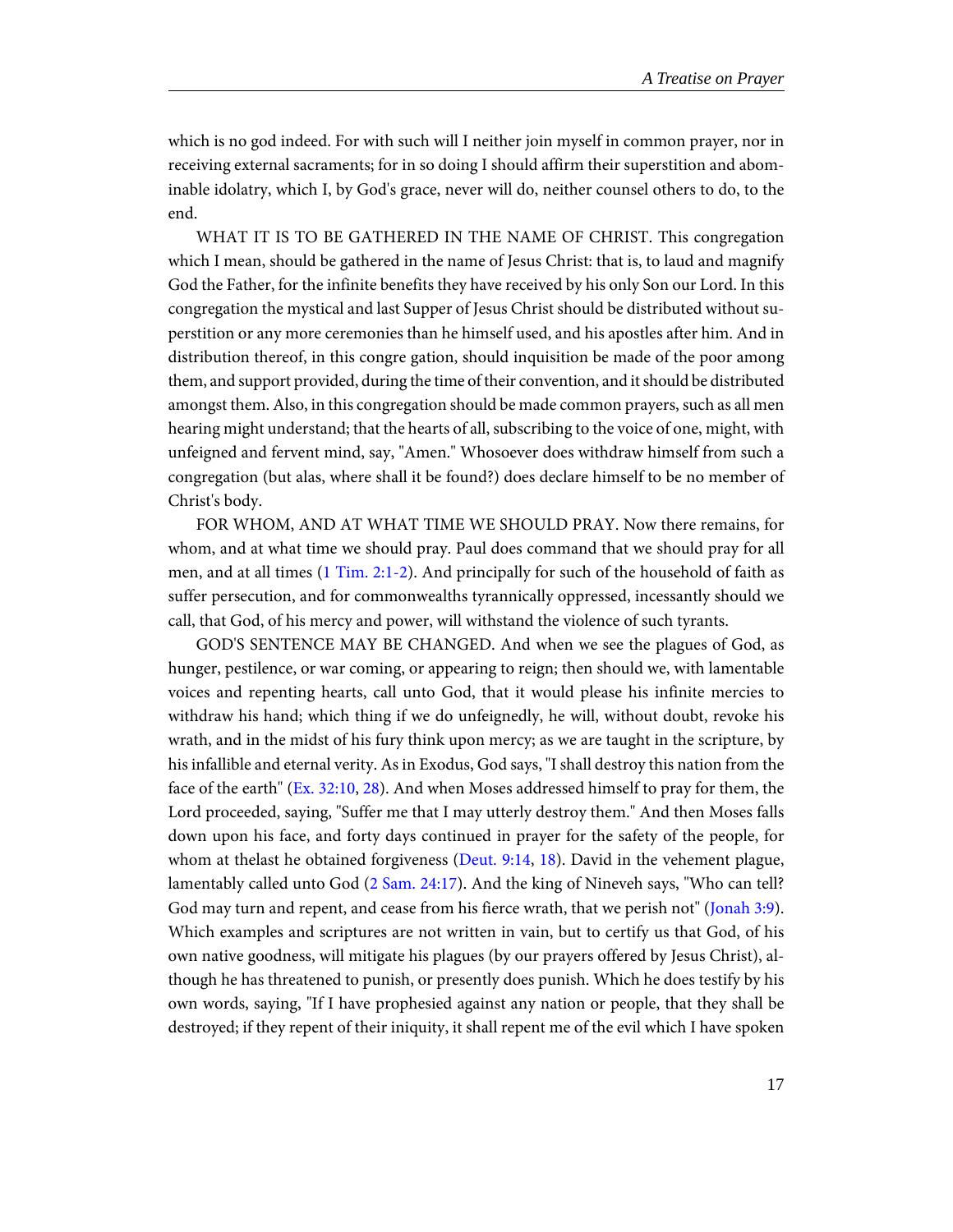<span id="page-21-0"></span>against them" ([Jer. 18:7-8](http://www.ccel.org/study/Bible:Jer.18.7-Jer.18.8)). This I write, lamenting the great coldness of men,  $39$  who, under so long scourges of God, are nothing kindled to pray by repentance, but carelessly sleep in a wicked life; even as though the continual wars, urgent famine, and quotidian  $\left[ \frac{daily}{} \right]$  plagues of pestilence, and other contagious, insolent [unaccustomed], and strange maladies, were not the present signs of God's wrath provoked by our iniquities.

A PLAGUE THREATENED TO ENGLAND. O England! Let your intestine battle, and domestic murder provoke you to purity of life, according to the word which openly has been proclaimed in you. Otherwise you shall drink the cup of the Lord's wrath! The multitude shall not escape, but shall drink the dregs, and have the cup broken upon their heads. For judgment begins in the house of the Lord, and commonly the least offender is first punished, to provoke the more wicked to repen tance.

"But, O Lord, infinite in mercy, if thou shalt punish, make not consummation, but cut away the proud and luxuriant branches which bear no fruit: $^{40}$  and preserve the commonwealth of such as give succour and harbour to thy contemned messengers, which long have suffered exile in deserts. And let thy kingdom shortly come, that sin may be ended, death devoured, thy enemies confounded; that we thy people, by thy majesty delivered, may obtain everlasting joy and felicity, through Jesus Christ our Saviour, to whom be all honour and praise, for ever. Amen.

John Knox

Hasten, Lord, and tarry not.

#### **Hereafter Follows a Confession [or Prayer].**

Omnipotent and everlasting God, Father of our Lord Jesus Christ, who by thy eternal providence disposes kingdoms, as seemeth best to thy wisdom: we acknowledge and confess thy judgments to be righteous, in that thou hast taken from us, for our ingratitude, and for abusing of thy most holy word, our native king and earthly comforter.

Justly may thou pour forth upon us the uttermost of thy plagues; for that we have not known the days and times of our merciful visitation. We have contemned thy word, and despised thy mercies; we have transgressed thy laws; for deceitfully have we wrought, every man with our neighbours; oppression and violence we have not abhorred: charity hath not appeared among us, as our profession requireth. We have little regarded the voices of thy prophets. Thy threatenings we have esteemed vanity and wind. So that in us, as of ourselves, rests nothing worthy of thy mercies; for all are found fruitless; even the princes with the prophets, as withered trees apt and meet to be burnt in the fire of thy eternal displeasure.

But, O Lord, behold thy own mercy and goodness, that thou may purge and remove the most filthy burden of our most horrible offences. Let thy love overcome the severity of

<sup>39</sup> Weakness in prayer

<sup>40</sup> The godly punished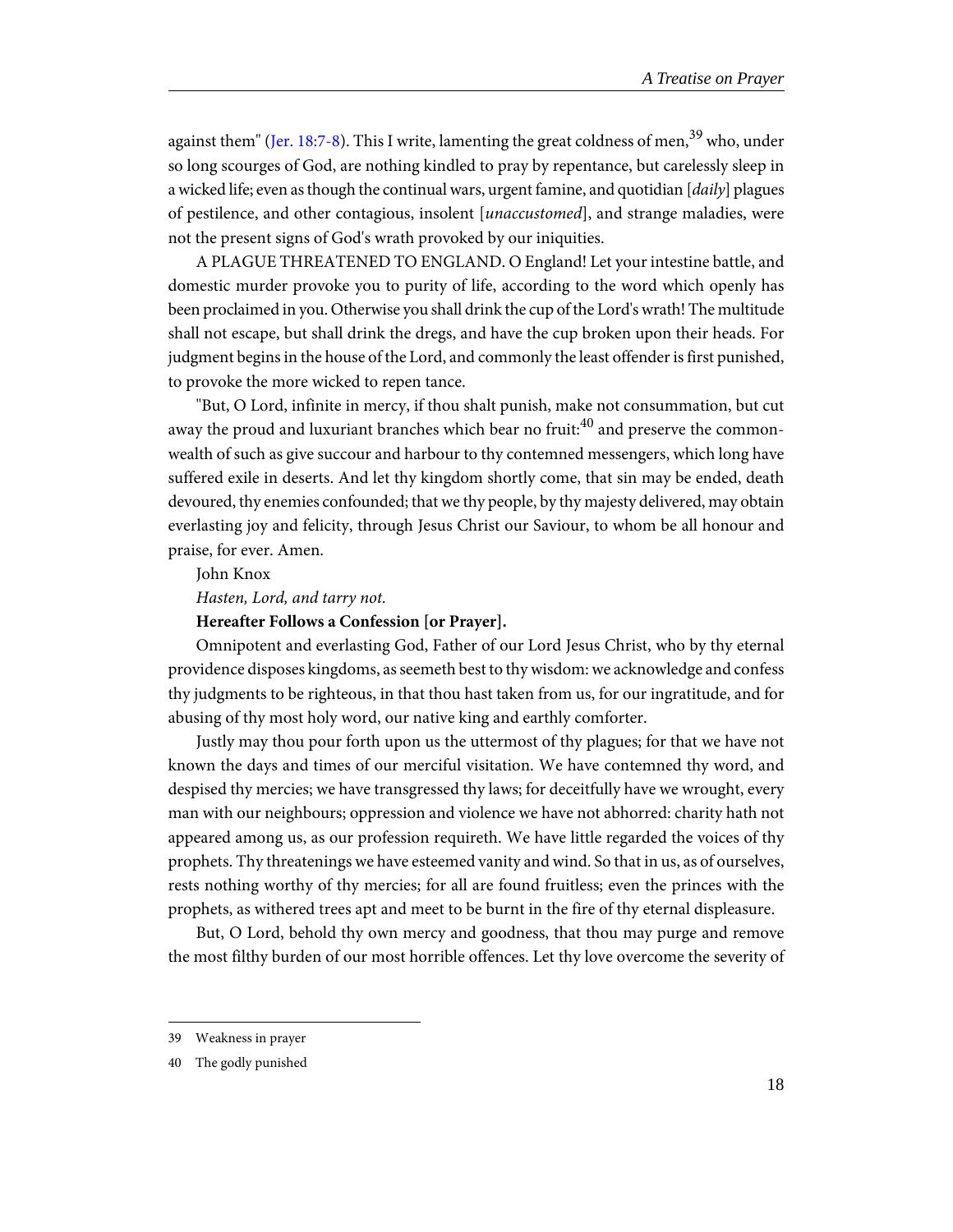thy judgments, even as it did in giving to the world thy only Son, Jesus, when all mankind was lost, and no obedience was left in Adam nor in his seed. Regenerate our hearts, O Lord, by the strength of thy Holy Ghost. Convert thou us, and we shall be converted. Work thou in us unfeigned repentance, and move thou our hearts to obey thy holy laws.

Behold our trouble and apparent destruction, and stay the sword of thy vengeance before it devours us. Place above us, O Lord, for thy great mercy's sake, such a head, with such rulers and magistrates as feareth thy name, and willeth the glory of Christ Jesus to spread. Take not from us the light of thy evangel, and suffer thou no Papistry to prevail in this realm. Illuminate the heart of our sovereign lady Queen Mary, with pregnant gifts of thy Holy Ghost; and inflame the hearts of her council with thy true fear and love. Repress thou the pride of those that would rebel; and remove from all hearts the contempt of the word. Let not our enemies rejoice at our destruction, but look thou to the honour of thy own name, O Lord; and let thy gospel be preached with boldness in this realm. If thy justice must punish, then punish our bodies with the rod of thy mercy. But, O Lord, let us never revolt, nor turn back to idolatry again. Mitigate the hearts of those that persecute us; and let us not faint under the cross of our Saviour, but assist us with the Holy Ghost, even to the end.

Copyright © 1995 by Kevin Reed Presbyterian Heritage Publications P.O. Box 180922 Dallas, Texas 75218

This edition has been edited to reflect contemporary spelling, punctuation, and grammar. Bracketed words are supplied where needed to complete the sense of a sentence. Bracketed words in italics are inserted following some antiquated terms or phrases as a convenience to the modern reader. Therefore, the words in brackets are not a part of the original text.

This publication has been provided in electronic form for the personal convenience of our readers. No part of this publication may be transmitted or distributed in any form, or by any means (electronic, mechanical photocopying, or otherwise) without prior permission of the publisher.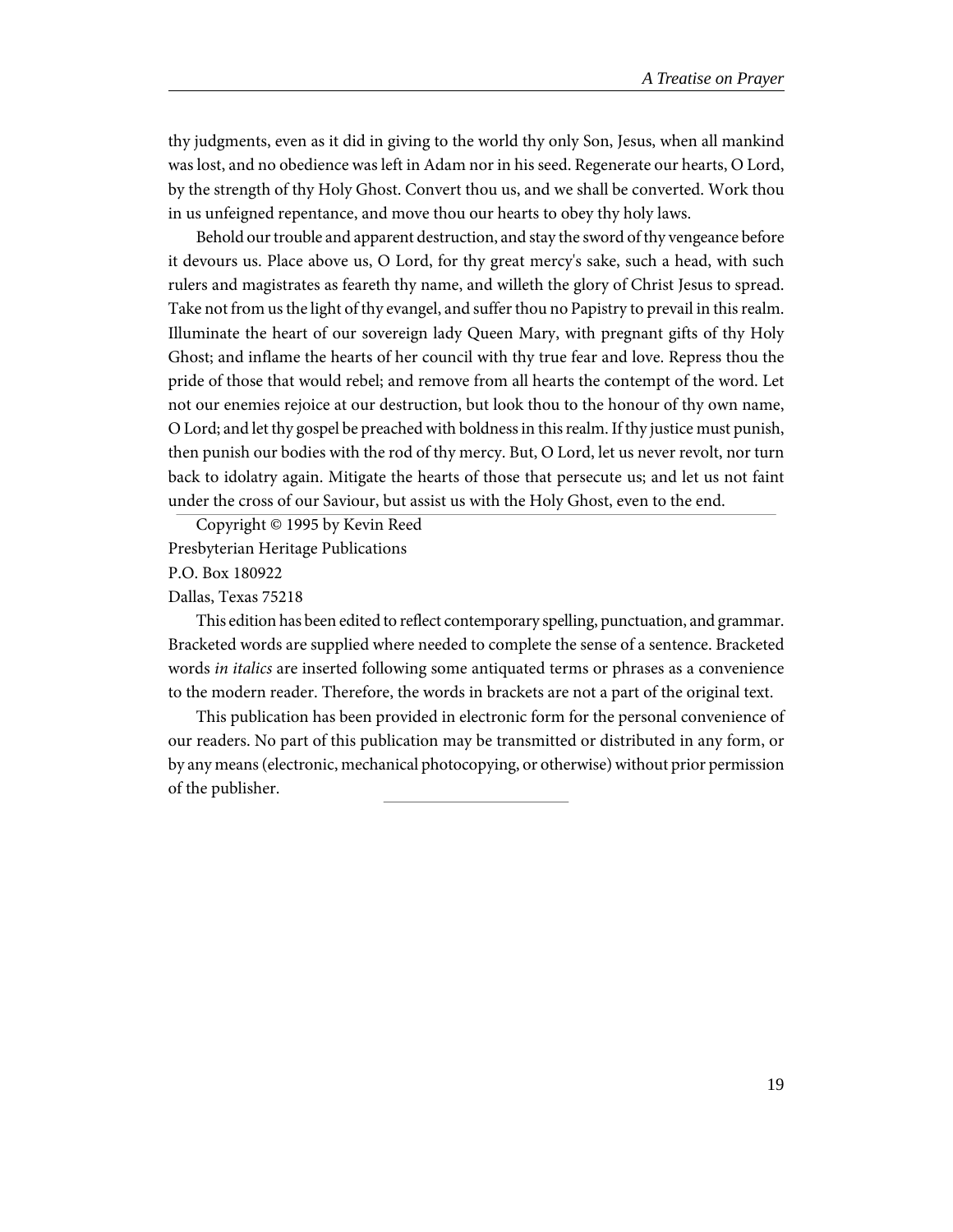# <span id="page-23-0"></span>**Indexes**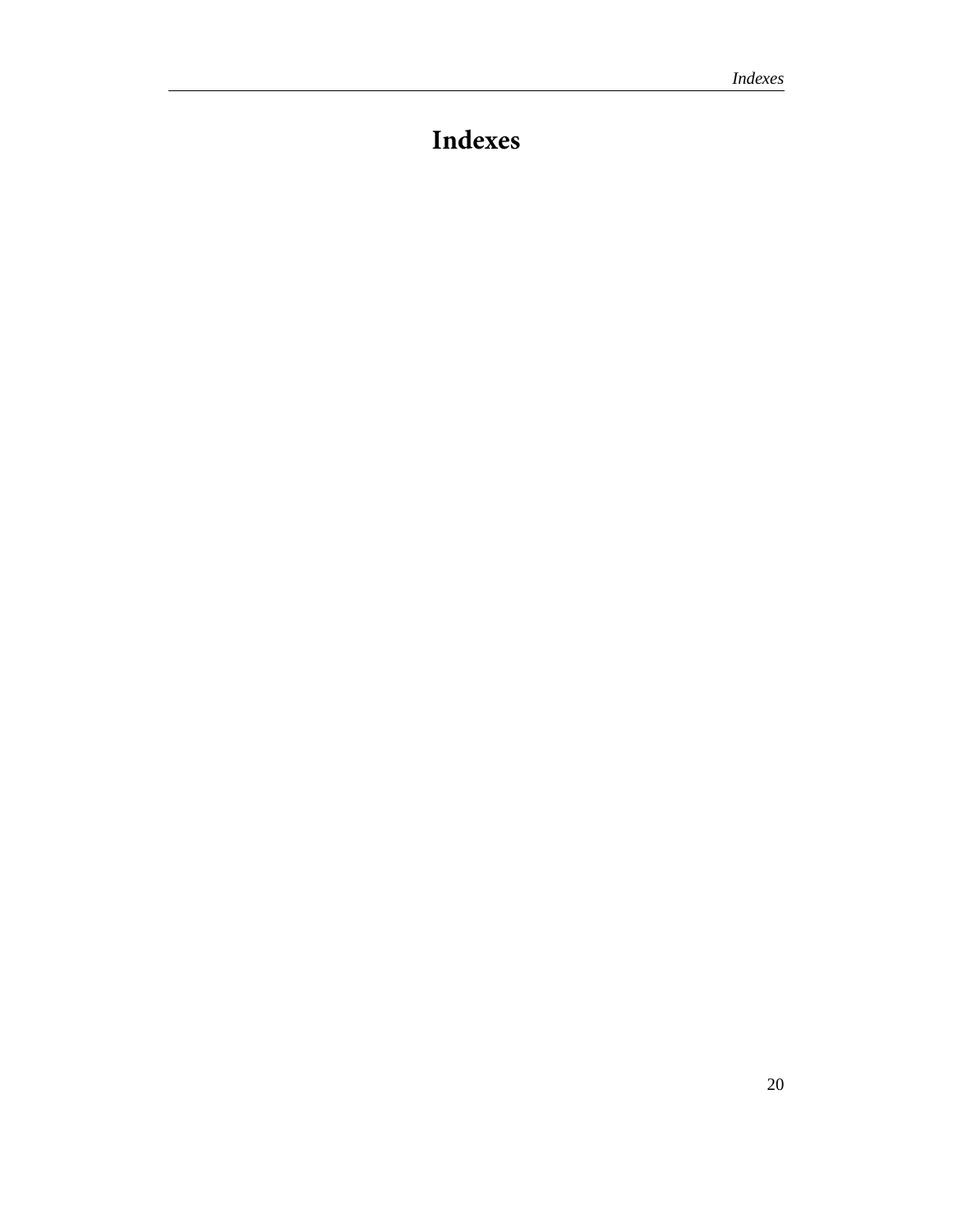## **Index of Scripture References**

<span id="page-24-0"></span>**Genesis** [32:10-12](#page-13-0) [32:32](#page-13-0) [39](#page-18-0) **Exodus** [20:15](#page-12-0)   [32:10](#page-20-0)   [32:28](#page-20-0)  **Leviticus** [16](#page-13-1)  **Numbers** [3:10](#page-13-2) **Deuteronomy** [4:7](#page-12-1) [9:14](#page-20-1)   [9:18](#page-20-1)  **2 Samuel** [7:27-29](#page-13-3)   [15](#page-17-0)   [15:25-26](#page-18-1) [24:17](#page-20-2)  **1 Kings** [12:31](#page-13-2)  **2 Kings** [20:3](#page-9-0) **Psalms** [7:1-2](#page-11-0) [7:16-17](#page-11-1)   [30:5](#page-12-2) [41:4](#page-11-2) [50:15](#page-11-3) [79:8-9](#page-8-0) [86:2](#page-9-1) [145:18](#page-12-3)  **Proverbs** [28:9](#page-8-1) **Isaiah** [1:15](#page-8-2) [49:15](#page-12-4)  [54:7-8](#page-12-5) [64:5-6](#page-8-3)   [64:8-9](#page-8-3)   [65:24](#page-12-6)  **Jeremiah** [7:23](#page-12-7) [11:14](#page-8-2)  [14:7](#page-8-4) [14:12](#page-8-2) [18:7-8](#page-21-0)  [29:13](#page-12-8)  **Daniel** [3:17-18](#page-18-2)   [3:25](#page-6-1)   [3:28](#page-6-1) [9:5](#page-8-5) [9:18-19](#page-8-5) **Jonah** [3:9](#page-20-3) **Matthew** [6:6](#page-19-0) [6:11](#page-10-0)   [7:7](#page-11-3)  [7:7](#page-12-9) [9:11-13](#page-16-0) [18:20](#page-12-10)  [18:20](#page-19-1)   [26:41](#page-11-4)  **Luke** [11:13](#page-12-11)   [18:9-14](#page-8-6)   [23:34](#page-16-1) **John** [5:23](#page-14-0) [9:31](#page-8-7) [14:6](#page-14-1) **Acts** [7:59](#page-19-2) [10:9](#page-19-3)